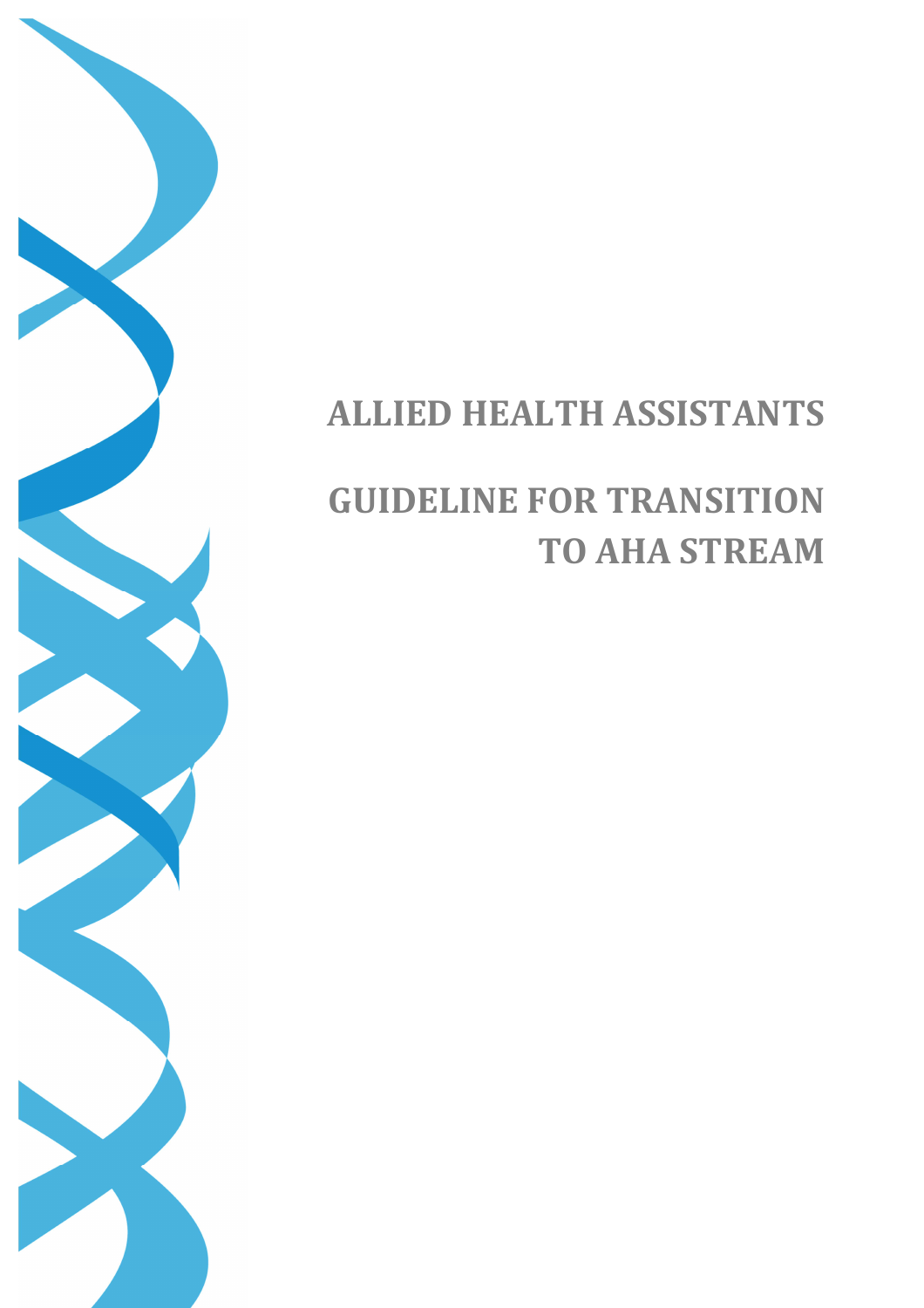# **CONTENTS**

| $\mathbf{1}$   |                                                                                      |  |
|----------------|--------------------------------------------------------------------------------------|--|
| 1.1            | SCOPE 3                                                                              |  |
| 1.2            |                                                                                      |  |
| 1.3            |                                                                                      |  |
| 1.4            | CREDENTIALING RECORDING, CRIMINAL HISTORY SCREENING & CLINICAL SUPERVISION5          |  |
|                |                                                                                      |  |
|                |                                                                                      |  |
|                |                                                                                      |  |
| 1.5            |                                                                                      |  |
| 1.6            |                                                                                      |  |
| 1.7            |                                                                                      |  |
| $\overline{2}$ |                                                                                      |  |
|                |                                                                                      |  |
|                |                                                                                      |  |
| 3              |                                                                                      |  |
| 3.1            |                                                                                      |  |
| 3.2            |                                                                                      |  |
| 3.3            |                                                                                      |  |
| 3.4            |                                                                                      |  |
| 4              |                                                                                      |  |
|                |                                                                                      |  |
|                |                                                                                      |  |
| 5              |                                                                                      |  |
|                |                                                                                      |  |
|                |                                                                                      |  |
| 6              |                                                                                      |  |
|                |                                                                                      |  |
|                |                                                                                      |  |
|                | AHA RECLASSIFICATION APPLICATION (OPS-2/AHA-2 TO AHA-3 AND OPS-3/AHA-3 TO AHA-4)  22 |  |
| 7              |                                                                                      |  |
| 8              |                                                                                      |  |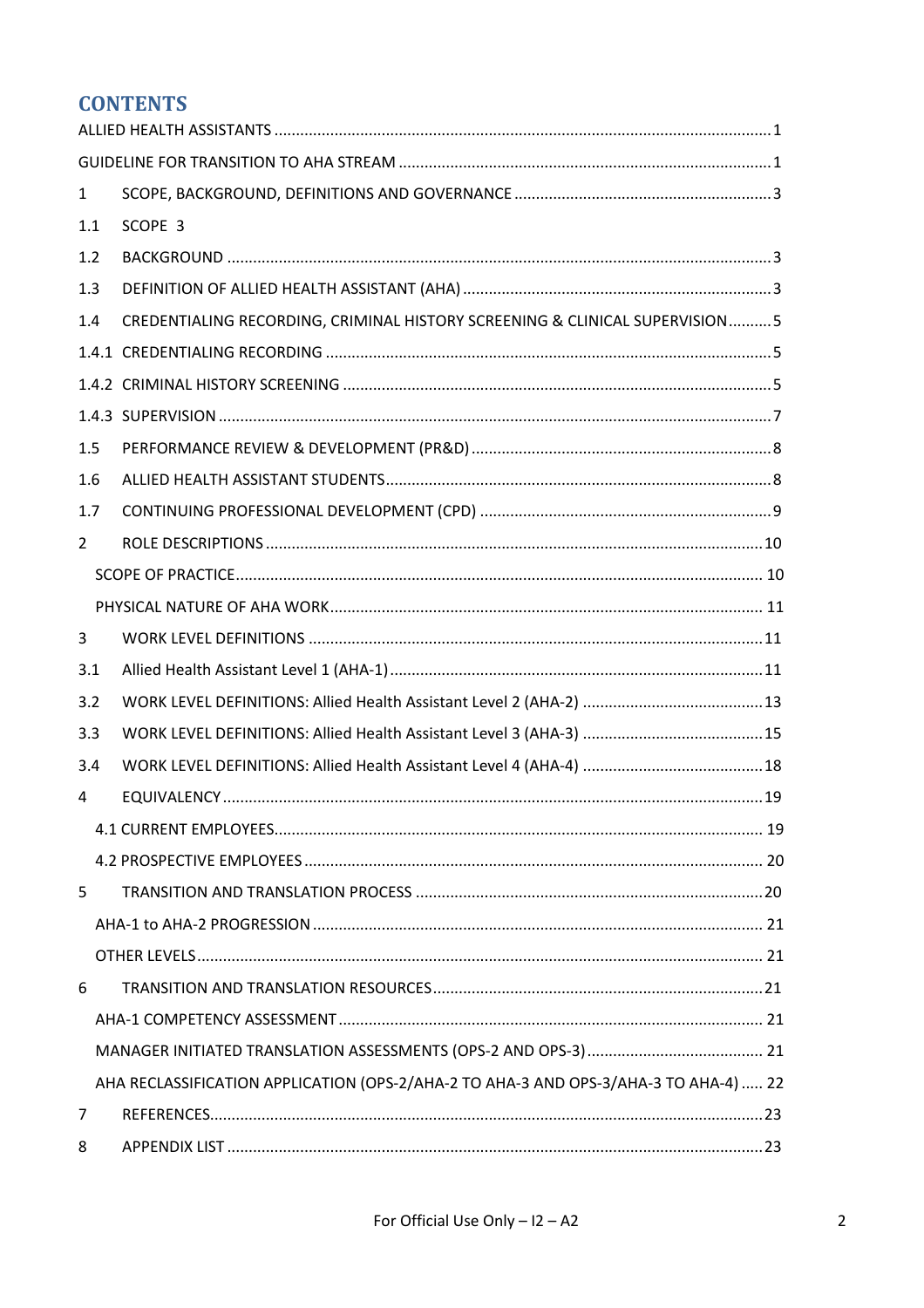# **1 SCOPE, BACKGROUND, DEFINITIONS AND GOVERNANCE**

The *South Australian Modern Public Sector Enterprise Agreement*: *Salaried 2017* introduces the classification stream of Allied Health Assistant (AHA) into the Public Sector to provide clear definitions and a career pathway for staff who work to assist Allied Health Professionals (AHPs) in the provision of therapy services and are directly linked to AHP staff through clinical supervision and delegation relationships. This guideline has been prepared to assist the translation of staff employed under other classifications onto the AHA stream.

# **1.1 SCOPE**

This guideline is addressing the principles of introduction of the Allied Health Assistant (AHA) as a stand-alone classification stream in the *South Australian Modern Public Sector Enterprise Agreement*: *Salaried 2017* (hereby referred to as the 2017 EA) Appendix 10.

This guideline is to support implementation and transition of existing relevant staff from non-AHA classifications into the AHA classification stream, and provide hiring managers guidance for the application of the work level definitions as given in the 2017 EA, and in development of role descriptions for Allied Health Assistant recruitment processes.

To support safe and quality care practices, this guideline considers:

- Competency components
- Supervision
- Credentialing
- Equivalency of qualifications and/or work history.

# **1.2 BACKGROUND**

A significant body of work has been produced by NSW Health, with input from national working groups, resources and clinicians for the classification and scope of practice of AHAs in NSW. South Australia public sector is aligning with this framework. The complete NSW health guideline is available here:

http://www1.health.nsw.gov.au/pds/ActivePDSDocuments/GL2013\_005.pdf

This also encompasses a comprehensive reference list (page 42) sorted by profession, for discipline specific position statements regarding working with Allied Health Assistants.

## **1.3 DEFINITION OF ALLIED HEALTH ASSISTANT (AHA)**

As per the 2017 EA, Appendix 10:

*The AHA classification level and descriptors will be determined by this Appendix alone. For the purposes of this Appendix:* 

- *'Clinical' means specialised or therapeutic care that requires an ongoing assessment, planning and intervention by health care professionals;*
- *an AHA means an employee trained and designated by SA Health as an AHA who is an active participant in assisting the following Allied Health Professionals (AHPs) –* 
	- *Audiologists*
	- *Exercise Physiologists*
	- *Dental Therapists*
	- *Dietitians/Nutritionists*
	- *Music Therapists*
	- *Occupational Therapists*
	- *Pharmacists*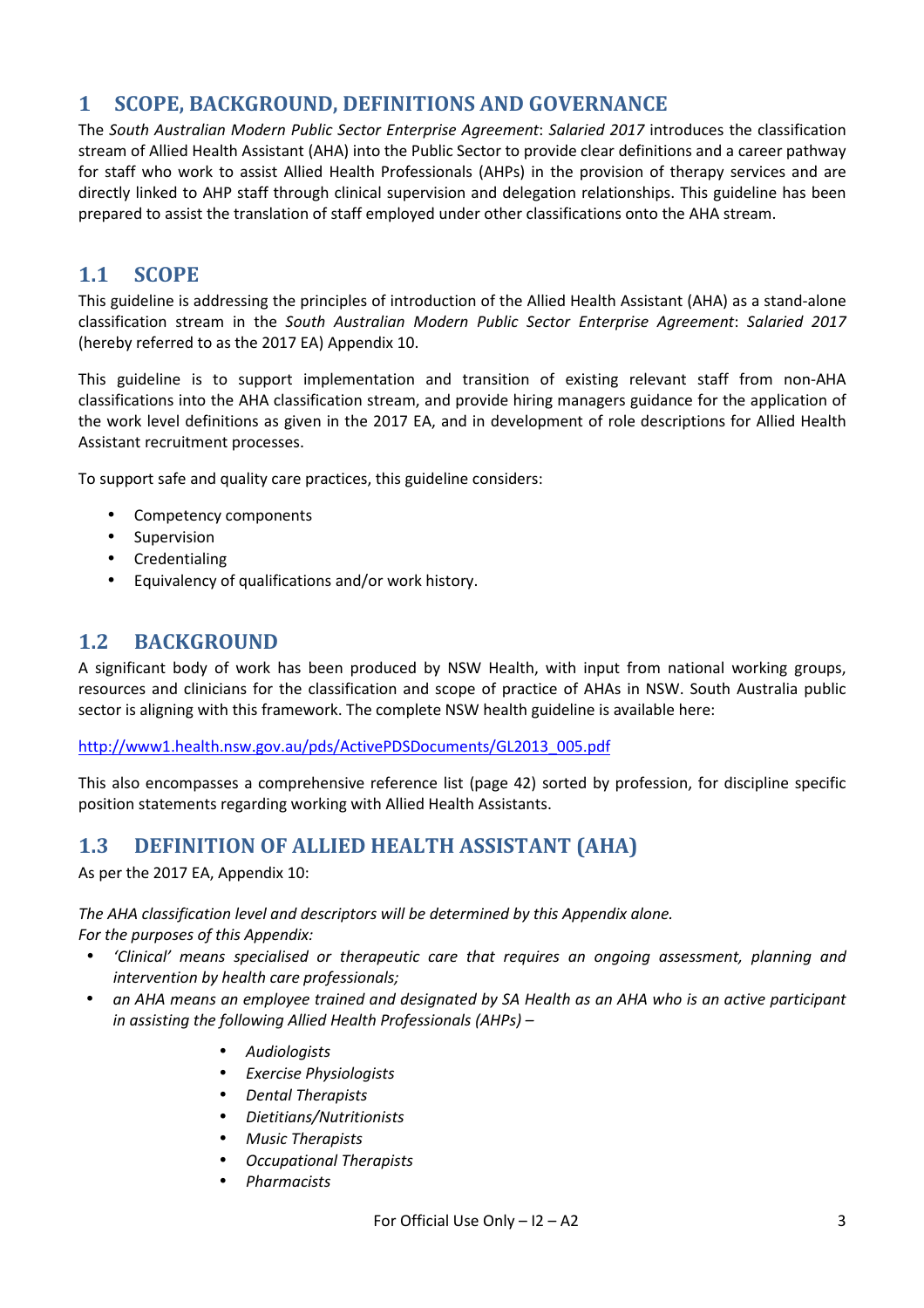- *Physiotherapists*
- *Podiatrists*
- *Prosthetist*
- *Speech Pathologists*
- *Social Workers*

*or who undertakes duties in a multi-disciplinary capacity, to enable AHP's to meet best practice in the health care of patients.* 

*This Appendix does not apply to laboratory employees or those classified to the Technical Services stream. An AHA works under the clinical supervision and delegation of an AHP to assist with therapeutic and program related activities. Clinical Supervision can be delivered directly, indirectly or remotely. The role involves a mix of direct patient care and indirect support. In addition, AHAs may undertake work of a mechanical nature in Orthotics, Prosthetics or Dental fields.* 

It is intended upon formal agreement from relevant Unions to also include Radiographers in the above list of relevant AHPs. It is further noted that although not stated in the above definitions, AHAs may also undertake work of a mechanical nature in the role of Pharmacy Assistant.

The *NSW Health Framework for Allied Health Assistants* (2013) further defines work which must solely remain in the domain of Allied Health Professionals and SA Health will also adopt this as a standard for all considerations regarding the work of AHA's in this state.

The NSW Framework defines that the following activities may only be undertaken by an AHP and are never to be included in the AHA scope of practice. These include:

- Informing patients/clients and families about the type, frequency, and duration of services;
- Making clinical decisions, including determining patient/client selection for inclusion/exclusion in caseload and discharging patients/clients from treatment;
- Communicating with patients/clients, parents and family members about diagnosis, prognosis and treatment;
- Plan interventions, unless these are done with explicit instructions from the AHP;
- Conducting assessments;
- Preparing individual treatment plans;
- Interpretation of referrals;
- Initial assessments or interviews;
- Development of treatment goals and plans for clients;
- Planning and modification of treatment programs or goals;
- Discharge planning;
- Pressure care assessment, prescription and intervention including providing advice about the suitability of specialised equipment, including beds and chairs;
- Assessment and prescription of:
	- Splinting
	- Specialised seating and wheelchairs
	- Specialised equipment, aids and appliances, e.g. cutlery or writing tools
	- Home and environmental installation or modifications
- Assessment and diagnosis of swallowing disorders;
- Demonstration of swallowing strategies or precautions to client, family, carers;
- Injection of local anaesthetic, wound debridement and sharps debridement.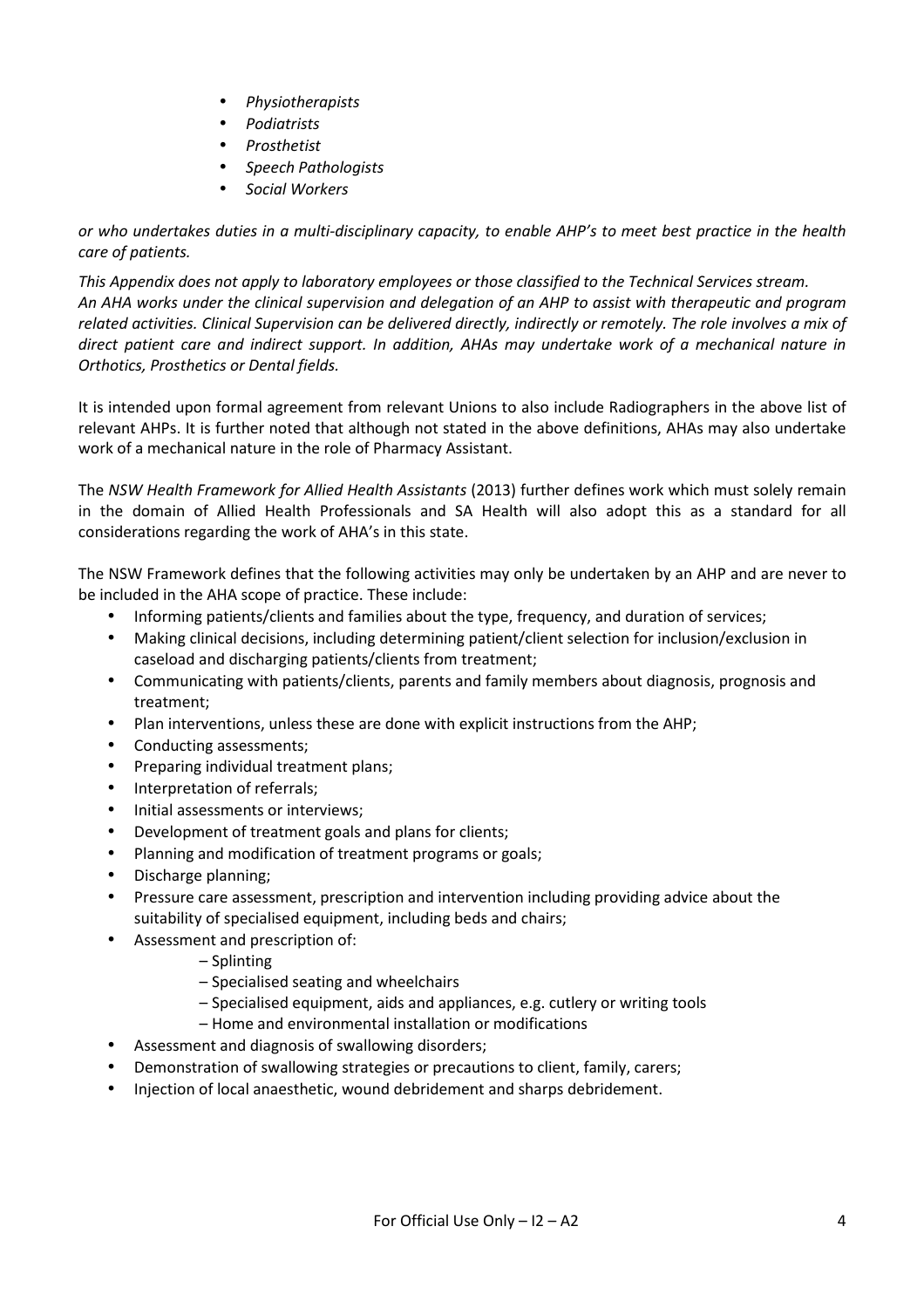# **1.4 CREDENTIALING RECORDING, CRIMINAL HISTORY SCREENING & CLINICAL SUPERVISION**

## **1.4.1 CREDENTIALING RECORDING**

Under Appendix 10 of the 2017 EA, credentialing for AHA employees is not included as a condition of employment, or under the work level definitions. Allied Health Assistants are not registered through the Australian Health Practitioner Regulation Agency (AHPRA), nor is there a professional association for AHAs within South Australia. As per the SA Health Policy directive for Clinical Supervision, Allied Health Assistants are an "Unregulated Profession" and credentialing is not a mandatory requirement, as the current definition only applies to all AHP staff:

#### *Authenticating SA Health Allied Health Professionals Credentials Including Access Appointments Policy Directive*

*2.3 Unregulated Professions Unregulated professions include any profession that is not registered or selfregulated, who may be classified as an AHP (under a Grandfather clause), PO or others such as OPS, TGO or ASO and provide clinical services to patients or consumers. It is strongly recommended that this group does undertake a credentialing process; however this is a local line manager decision and those other than AHPs (under a grandfather clause) are currently not usually the responsibility of local AHP Managers or the AHP Credentialing Committee. Currently the minimum recommended standards for Unregulated Allied and Scientific Health Professionals includes an annual Performance Review and Development Plan, supervision and adherence to the SA Health (2013) Unregistered Health Practitioners: Code of Conduct.* 

Whilst formal credentialing is not mandatory for this staff group, given the nature of AHA work (involving direct patient/client care, access to confidential documentation and information etc.) it is necessary to appropriately review and maintain accurate records of relevant qualifications and criminal history screening. As such, the Senior AHP, line manager or person who oversees the credentialing of the AHP workforce within the work unit is responsible for entering AHA staff details into the Credentialing and Scope of Clinical Practice System (CSCPS) database or equivalent.

Details to be entered as a minimum include;

- Personal details including full name, address, contact phone and email and date of birth.
- Relevant criminal history screening (National Police Clearance and DCSI clearances according to the workplace requirements and in line with AHP staff employed in that work unit)
- Any qualifications held or details of formal Recognition of Prior Learning certificates

Regular cyclic review of credentials should occur in line with the AHP staff of that work unit (variable from 1-3 yearly).

## **1.4.2 CRIMINAL HISTORY SCREENING**

Criminal history screening is a vital component to staff working in direct patient care positions and the same standards that are applied to AHP staff should be applied to AHA current and prospective employees. The Criminal and Relevant History Screening Policy Directive details the SA Health requirements for criminal history clearances. Additionally the Authenticating SA Health Allied Health Professionals Credentials Including Access Appointments Policy Directive includes:

#### *Authenticating SA Health Allied Health Professionals Credentials Including Access Appointments Policy Directive*

#### *4.6 Criminal History Screening*

*SA Health has a duty of care to ensure that the risk of harm to clients, patients or the organisation is minimised through, amongst other things sound recruitment, employment and management practices.*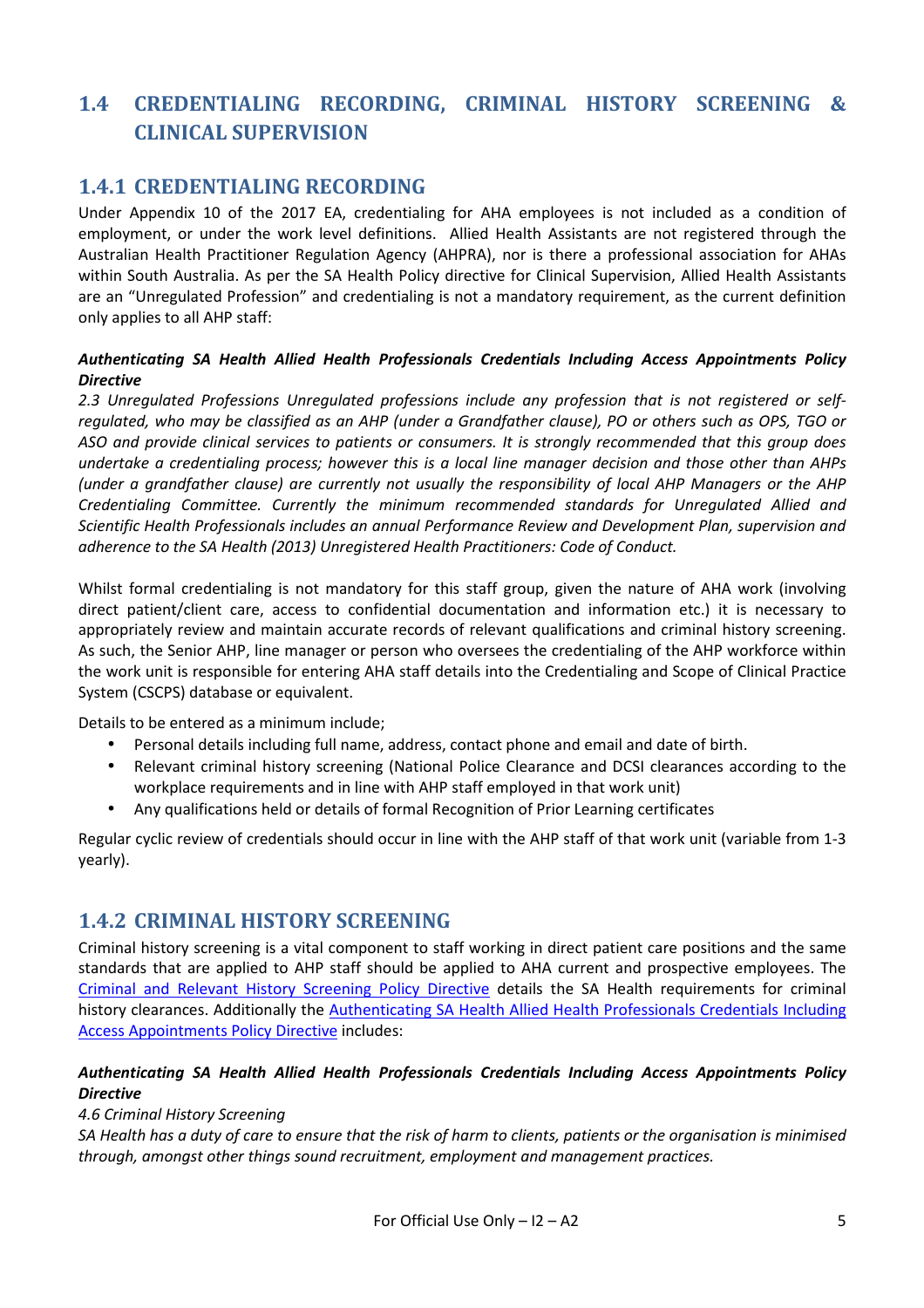*An important element of this is employment screening, including criminal history check (also known as criminal and relevant history screening). Current SA Health Policy requires all prospective and current employees must have a satisfactory National Police Check (NPC) prior to employment and every 3 years thereafter. For further information relating to NPC screening visit https://www.police.sa.gov.au/services-and-events/apply-for-apolice-record-check* 

*Additionally all employees, prospective employees and contractors engaged to work in a prescribed position must undergo a Department for Communities and Social Inclusion (DCSI) criminal history screening prior to commencing work, and every 3 years thereafter. A prescribed position includes any role undertaking duties of a nature prescribed by legislation or by SA Health Policy.* 

*This generally includes working with children, vulnerable adults or in a Commonwealth funded Aged Care facility. SA Health managers will need to use the DCSI guide to determine what type of criminal history check(s) they will require for prescribed positions in their teams.* 

*There are four types of criminal history checks available to SA Health through DCSI Screening Unit:* 

- *Child-related Employment Screening:*
- *Vulnerable person-related Employment Screening;*
- *Aged Care Sector Employment Screening; and*
- *General Employment Probity Checks.*

*A position may require one or more type of check depending on a number factors including: • Nature of duties performed;* 

*• Types of clients/patients; and* 

*• Ability to access medical records. For further information related to DCSI screening and background checks visit: http://www.dcsi.sa.gov.au/services/screening* 

*SA Health must ensure that it complies with legal requirements for criminal history assessments under the Children's Protection Act 1993 (the Act), Children's Protection Regulations 2010 and the Aged Care Act 1997. For access to the current Criminal and Relevant History Screening Directive, SA Health visit the Inside SA Health intranet and go to policies, all policies A-Z.* 

In line with the Criminal and Relevant History Screening Policy Directive employees are required to obtain a National Police Clearance (NPC) and for those employees working in "prescribed positions", a DCSI Childrelated Screening is also necessary. These requirements will change with the introduction of single national criminal clearance mechanisms scheduled for 2019.

From Section 8B of the Children's Protection Act (1993)

*"prescribed functions" means—* 

 *(a) regular contact with children or working in close proximity to children on a regular basis, unless the contact or work is directly supervised at all times; or* 

 *(b) supervision or management of persons in positions requiring or involving regular contact with children or working in close proximity to children on a regular basis; or* 

- *(c) access to records of a kind prescribed by regulation relating to children; or*
- *(d) functions of a type prescribed by regulation;*

*"prescribed position", in an organisation, means—* 

 *(a) a position that requires or involves the performance of 1 or more prescribed functions; or* 

 *(b) a position, or a position of a class, in a government organisation designated (by notice in the Gazette) by the responsible authority for the government organisation as a prescribed position for the purposes of this section;* 

#### **Costs associated with obtaining these clearances must be met by SA Health for all current employees, and volunteers:**

*4.10 Costs of assessments* 

*• All prospective employees who are not employees of SA Health will meet the cost of the necessary NPC or DCSI screening assessment.*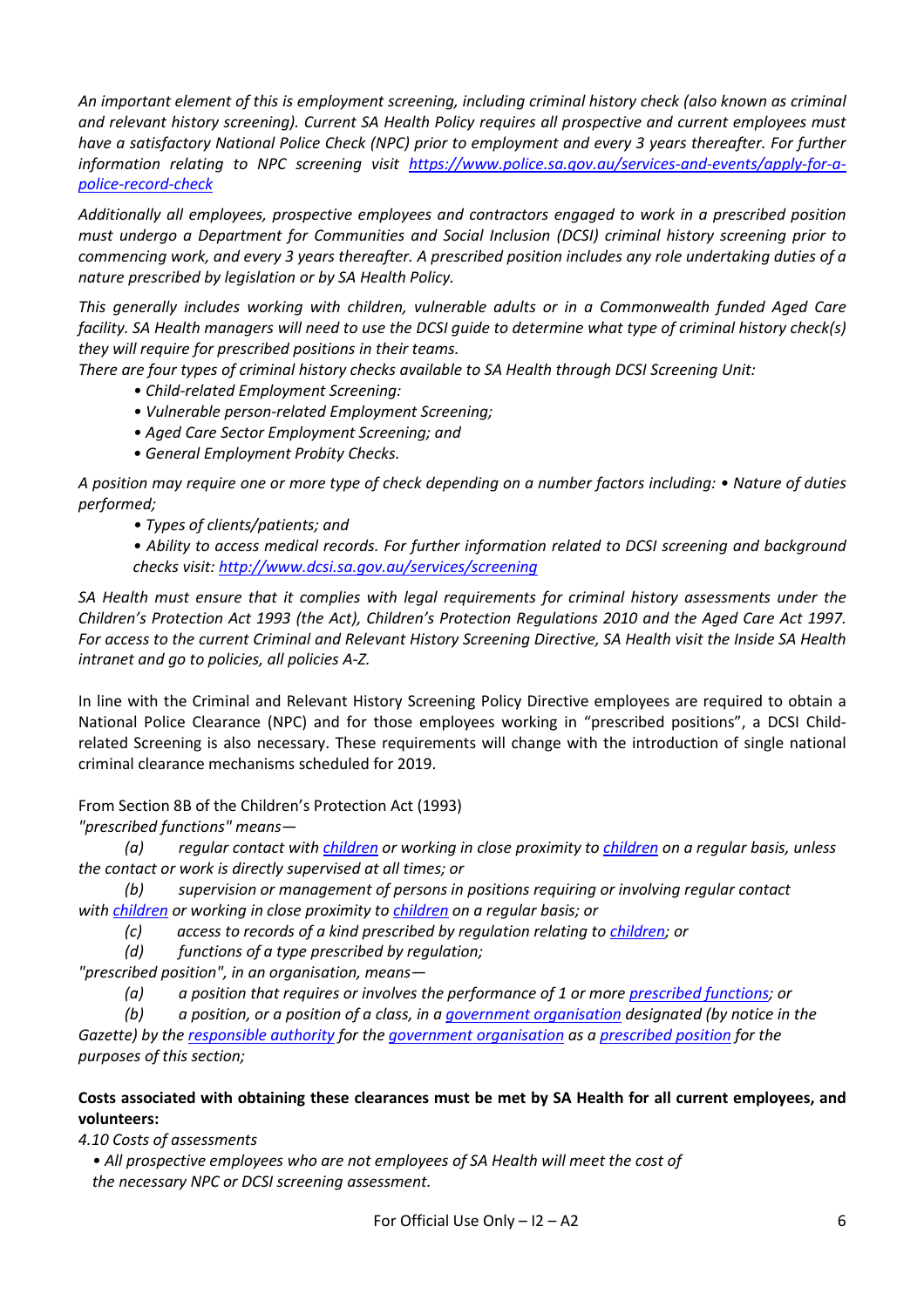- *Prospective employees who are not employees of SA Health, who refuse to meet the cost of the NPC or DCSI screening assessment, will be precluded from appointment.*
- *Current employees of SA Health who apply for another position in SA Health, which requires a DCSI screening assessment or NPC, will meet the cost of the necessary check.*
- *Notwithstanding the above, SA Health may meet the cost of obtaining a screening assessment if this is deemed necessary to attract staff.*
- *Where a current employee is appointed to another position in SA Health as a result of a direction by a SA Health delegate, an organisation restructure or become redeployed, SA Health will pay the cost of a screening assessment necessary for placement in the new position.*
- *SA Health will meet the on-going costs of mandatory three yearly NPC or DCSI screening assessment for employees.*
- *Non-employees, contractors, students and organisations sponsoring, or applying for the provision of services within SA Health are responsible for the initial and ongoing cost of maintaining appropriate screening assessments.*
- *SA Health will meet the cost of screening assessments for volunteers.*

## **1.4.3 SUPERVISION**

Appendix 10 of the 2017 EA references clinical supervision of AHAs in terms of day-to-day supervisory management and task delegation:

*An AHA works under the clinical supervision and delegation of an AHP to assist with therapeutic and program related activities. Clinical Supervision can be delivered directly, indirectly or remotely.* 

AHP staff are required to participate in formal Clinical Supervision processes as described in the *SA Health Allied Health Clinical Supervision Framework, March 2014*. This framework does not include a requirement for non-AHP staff to receive or participate in formal Clinical Supervision, as distinct from day-to-day management and task delegation. Therefore for AHA staff, a local decision is required regarding the provision of formal or informal clinical supervision support.

Given the scope of practice involved for some AHA professions defined by Appendix 10 of the 2017 EA, a Senior AHP or line manager may choose to provide formal Clinical Supervision in line with the *Clinical Supervision Framework* for AHA staff in situations where:

- The AHA work is influenced by evolving clinical practice of supervising AHPs to ensure currency of practice, up-to-date skills and knowledge
- AHA's working in an environment where they assume a high level of clinical responsibility for patient outcomes. For example:
	- $\circ$  those working in equipment provision and manufacture
	- o those working in isolated environments or remote from AHP contact
	- o those working at AHA-3 or AHA-4 classifications coordinating teams and providing leadership to other employees.

Where formal clinical supervision is deemed necessary or desirable, the SA Health Education online training module "Fundamentals of Clinical Supervision" can be completed by AHA's as part of their introduction to clinical supervision. Information on accessing this module is available on the Allied and Scientific Health Office (ASHO) website.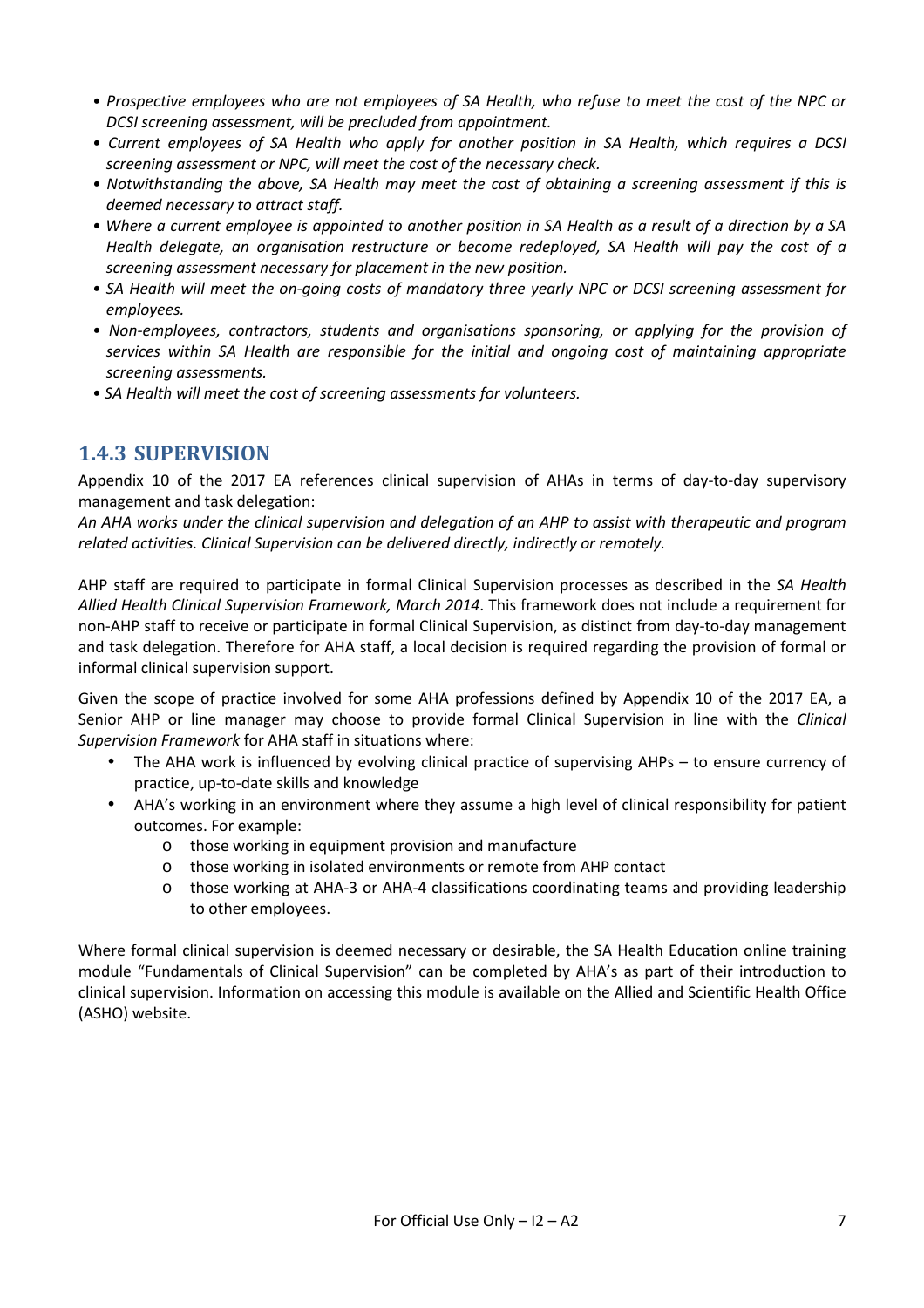The following chart may assist managers in determining the value of clinical supervision to a particular employee:

| <b>Clinical Supervision</b>                                                                                                                                             | <b>Operational Line Management</b>                                                                                            | <b>Mentoring</b>                                                                                                             |  |
|-------------------------------------------------------------------------------------------------------------------------------------------------------------------------|-------------------------------------------------------------------------------------------------------------------------------|------------------------------------------------------------------------------------------------------------------------------|--|
| Driven by the clinical development<br>needs of the clinician                                                                                                            | Driven by service delivery, team<br>and individual development needs<br>and requirements.                                     | matching<br><b>Deliberate</b><br>0f<br>two<br>clinicians, one generally with more<br>experience than the other.              |  |
| Targeted to promote enhanced<br>client outcomes and safety                                                                                                              | Manages performance                                                                                                           | Focusses on the growth<br>and<br>development<br>the<br>of<br>career<br>through<br>mentee<br>supporting,<br>guiding, advising |  |
| facilitates<br><b>Teaches</b><br>and<br>best<br>skills<br>practice<br>knowledge and<br>acquisition in clinical practice and<br>guides professional development<br>needs | Manages human resource issues<br>such<br>staff<br>development,<br>as<br>mandatory training and annual<br>leave                | Supports skill and<br>knowledge<br>acquisition through reflection and<br>assistance to develop plans to<br>achieve goals     |  |
| Provides a forum for discussion of<br>ethical practice issues                                                                                                           | Allocates and monitors workload<br>caseload<br>proactively<br>in<br>Or.<br>collaboration with the clinician<br>and supervisor | Regular dialogue on a range of<br>issues selected by the mentee                                                              |  |
| Promotes reflective practice                                                                                                                                            | May promote reflective practice in<br>context of service delivery needs                                                       | Promotes reflective practice and<br>personal appraisal                                                                       |  |
| Supervisor typically involved<br>in<br>day-to-day work of clinician                                                                                                     | Manager involved in day-to-day<br>work of the clinician                                                                       | The mentor not involved in day-<br>to-day work of the clinician                                                              |  |
| Formal process                                                                                                                                                          | Formal process                                                                                                                | Voluntary process                                                                                                            |  |

*SA HEALTH Allied Health Clinical Supervision Framework March 2014* 

These recommendations are aligned with the *NSW Health Allied Health Assistant Framework* (recognised as the current Australian benchmark) stating that:

*The type of supervision required for an AHA will be dependent on a number of factors including:* 

- *The service delivery needs and settings;*
- *The skill and knowledge of the AHA;*
- *The level of training and qualification of an AHA.*

## **1.5 PERFORMANCE REVIEW & DEVELOPMENT (PR&D)**

As per the SA Health Performance Review & Development Policy Directive (Version No. 1.5, Approval date: 12 October 2017, available on SA Health Intranet), all employees of SA Health are required to participate in PR&D. For AHAs, this process may involve a variety of formats depending on the AHA's scope of practice and management/reporting lines.

All PR&D processes should be monitored through the relevant submission of details to Human Resources and be in line with the work requirements of the AHA. This may include exploration and potential of an AHA employee to progress through AHA classification levels as may be deemed appropriate according to the organisation's needs, employment setting and scope of practice, and the individual staff member's career goals.

## **1.6 ALLIED HEALTH ASSISTANT STUDENTS**

There may be circumstances where Allied Health Assistance Certificate III or IV students are in SA Health sites in order to gain clinical experience towards attainment of AHA academic qualification. In situations where AHA students are required to work with, and in the capacity of qualified AHA's to gain clinical experience, they must be subject to the same safety clearances and checks as any other paid AHA employee in that setting. This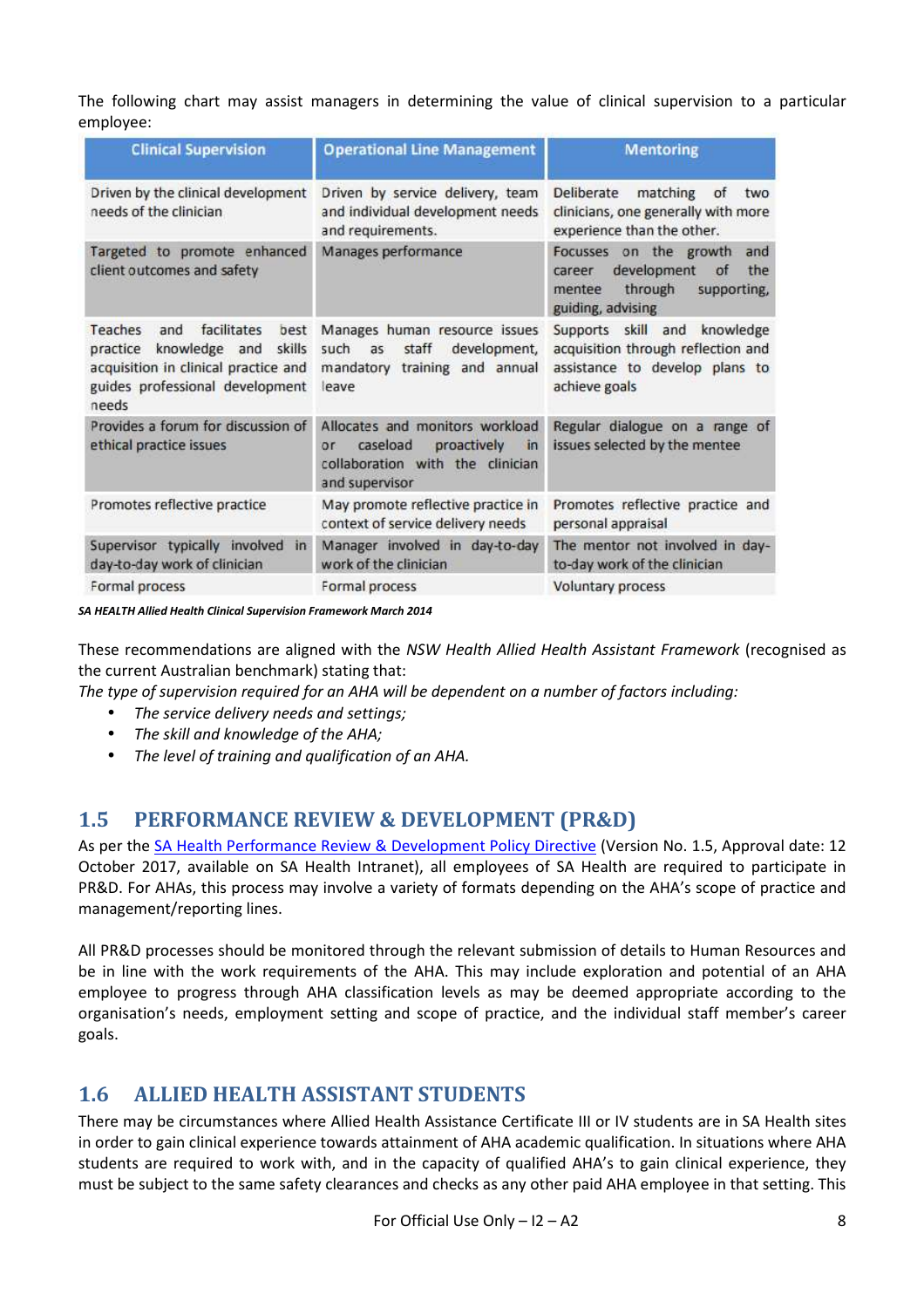includes the requirement for relevant criminal history screening prior to commencing placements at any SA Health site.

All student placement supervisors (either employed AHA, AHP, or other relevant clinician deemed suitable to supervise an AHA clinical placement) should apply the SA Health student induction checklist (available on the SA Health intranet) at the outset of the placement: Induction Checklist for Volunteers Students Contractors and Locums

This includes the following points pertinent to the safe conduct of an AHA student placement in a clinical care setting:

- Sight current Criminal History Clearance
- Explain the Code of Ethics as it applies to public sector employees and refer them to the Code of Ethics Awareness Program at: http://publicsector.sa.gov.au/code-of-ethics-awareness-program/
- Explain duty to maintain confidentiality and ensure any required confidentiality agreement forms are signed.
- Explain the SA Health Privacy Policy Directive and that the Policy Directive applies to all people who work within the public health system, including employees, contractors, volunteers and other health service providers who, in the course of their work, have access to personal information collected, used or stored by, or on behalf of, SA Health.

# **1.7 CONTINUING PROFESSIONAL DEVELOPMENT (CPD)**

The *NSW Health Allied Health Assistant Framework* (2013) outlines the importance of ongoing professional development, both formal and informal, in order for AHAs to "maintain and enhance their skills and knowledge" whilst noting that determination of suitable CPD should be made at a local level.

There is no requirement for AHAs to be registered by AHPRA or any other peak body, and as such there is no binding requirement to fulfil any minimum Continuing Professional Development (CPD) hours on an annual basis. There is also no Professional Association that staff need to be eligible for membership of. For AHA staff across SA Health, all components of Local Health Network (LHN) annual/periodic mandatory trainings are considered sufficient CPD.

Each LHN may also choose to develop guidelines for any additional desirable CPD depending on the clinical area and scope of practice for AHAs within their jurisdiction. If considering this, any further recommended CPD should ensure continued competency in required AHA tasks as defined by the service requirements and aligned job role description. Where possible, and in cases where AHA employees are yet to obtain the relevant Certificate level qualification, the organisation may choose to access resources to support the employee in gaining that qualification.

Other suggested activities for professional development may include the following processes:

**Formal** 

- Participation in 6 monthly PR&D processes as required by SA Health;
- Enrolment in either Certificate 3 or 4 in Allied Health Assistance
	- Attendance at other structured external courses for skill development

#### **Informal**

- Attendance at specific sessional service updates and upskilling in areas of work as supervised/managed by an AHP;
- Observation and provision of feedback (this may occur during supervision sessions);
- Work shadowing other AHAs and/or AHPs;
- Patient/client discussions;
- Workplace evaluations;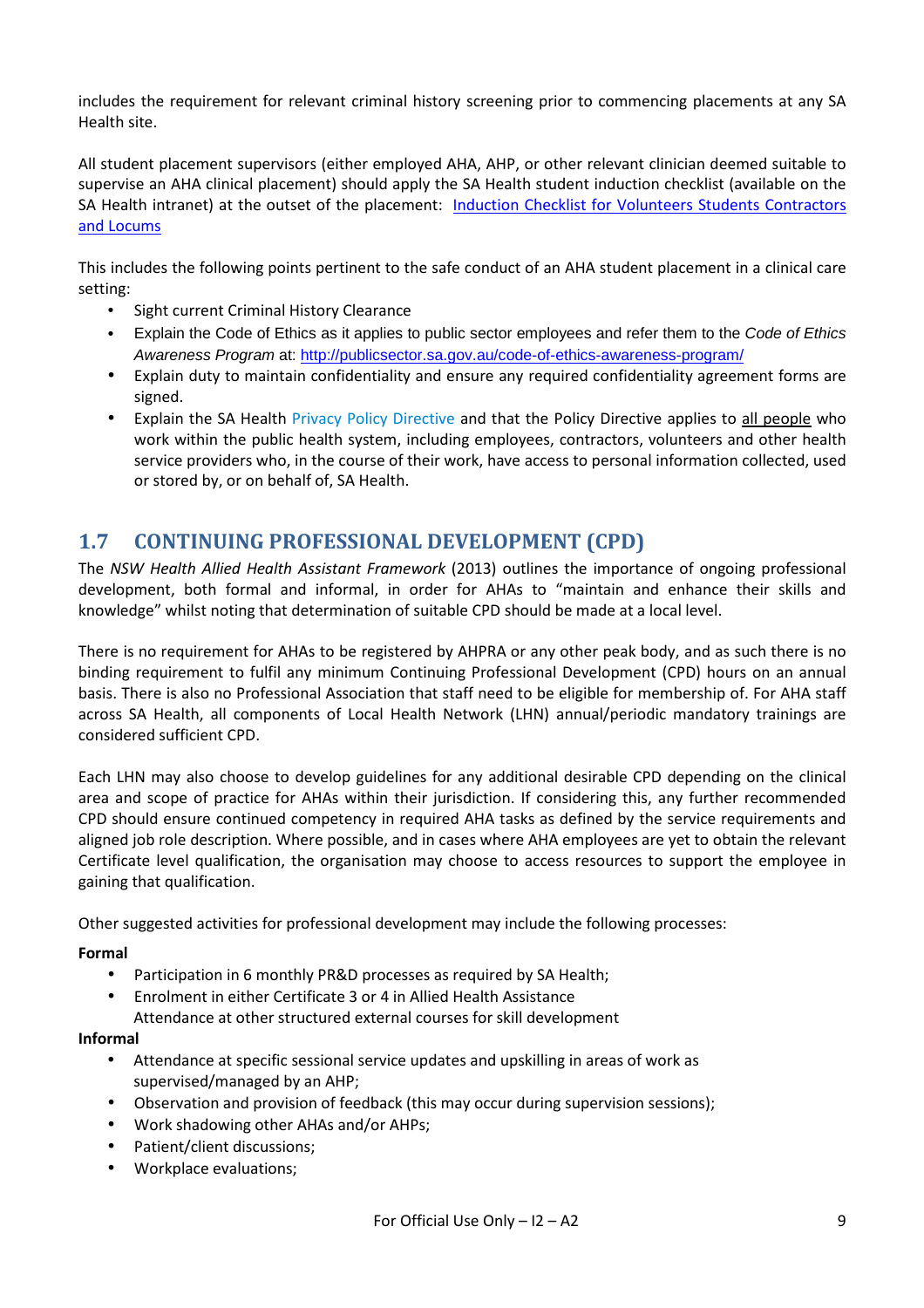- Attendance at in service presentations, both AH and other areas, e.g. nursing;
- AHA specific in-services;
- AHA forums;
- Completion of workplace based competencies;
- Other short courses relevant to the client group;
- AHA interest groups and networks;
- Rotation between facilities/service areas/observation of other work areas of AHAs;
- Telehealth sessions;
- Webinars;
- CPD training from Professional Associations;
- Newsletters:
- Online discussion forums;
- Linking in with student tutorials while they are on placement;
- Development of a buddy system to support professional development;
- Targeted on-the-job training with the specific purpose of developing/enhancing skills.

## **2 ROLE DESCRIPTIONS**

*Role description templates* (Appendix 1 – 4) have been developed for each AHA level classification to ensure consistency and assist managers to update current role descriptions in line with the new work level definitions.

Role descriptions including Key Result Areas aligned to the 2017 EA Work Level Definitions (WLDs) will; assist managers to identify service delivery needs and assign specific work tasks to appropriate AHA level roles; assist in managing appropriate recruitment processes for AHA staff; and assist in transitioning other suitably classified staff into the AHA classification stream. Other suitably classified staff may include ASO, OPS, and WHA classified employees who are acting in the capacity as defined by the 2017 EA Appendix 10 (see 1.1 AHA definition).

In the *NSW Health Framework for Allied Health Assistants* (2013) a simple tool to assist in the assessment of existing positions is given which may support managers to align current staff with the new AHA level definitions. Of importance to note, within SA Health there is an essential requirement that an AHA position has direct patient care responsibilities. If the role does not encompass a direct patient care element then a classification other than AHA should be applied to that position (e.g. ASO, OPS, TGO or WHA).

Considerations in this tool include:

- Local induction of the Framework has occurred in departments and with employees?
- Position Description and Scope of Practice each AHA has a position description with a clear scope of practice?
- Skills and Competencies -each AHA has a qualification relevant to their position?
- Clinical Supervision each AHA is assigned an appropriate supervisor? Is there evidence of supervision contracts and logs of clinical supervision?
- Delegation the AHA delegation responsibilities and accountabilities are clearly documented?
- Integrating AHAs into AHP teams have AHPs received training to work effectively with AHAs?
- Professional Development have professional development opportunities have been identified for AHAs?

## **SCOPE OF PRACTICE**

The scope of practice of an AHA should be determined by the relevant department/hiring manager, and must be clearly defined and aligned with the classification level under which the AHA is employed. Scope of practice must be suitable to the requirements of the service, reflected in the relevant job and person specification for the AHA position, and supported by adequate AHP supervision.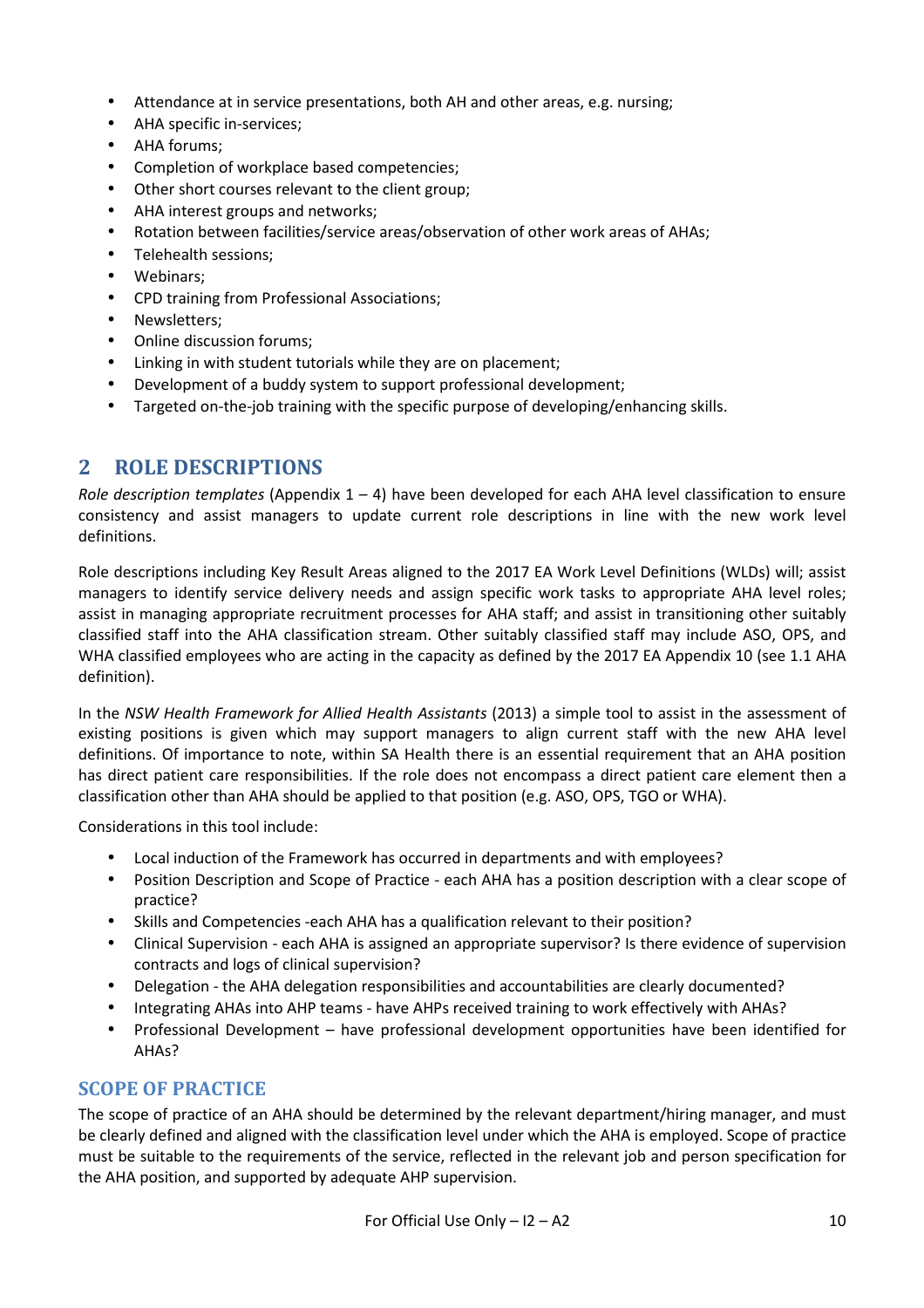#### **PHYSICAL NATURE OF AHA WORK**

It is recognised that in some clinical settings, patient and equipment manual handling may form a component of the duties of an AHA position. Any prospective AHA employee should be made aware that screening checks may be a condition of employment to ensure fitness for work as the position and the service may require. This information is available on the *I Work For SA website section 6 of Recruitment Process available under the* "Applying for a Role" tab, stating clearly that:

*You will be required to complete a Pre-Employment Declaration outlining your suitability, eligibility and capacity to undertake the functions of the role you are applying for in the South Australian public sector. The following screening checks may be conducted, depending on the requirements of the role:* 

- *medical and functional capacity assessment*
- *relevant criminal screening checks*
- *registration with the relevant professional body*
- *education qualification check*
- *citizen or residency status or visa check*
- *service check (for current public sector employees).*

*All pre-employment checks must be satisfactory before you can commence employment.* 

All current employees transitioning to the AHA classifications under the 2017 EA may undertake processes as outlined in the SA Health Management of Non-Work Related Disability or Medical Incapacity Guidelines (available on the SA Health intranet) to ensure safe work practices are maintained for an employee in an AHA role.

## **3 WORK LEVEL DEFINITIONS**

Work level definitions as defined by the 2017 EA Appendix 10 are inserted below in italics, with application of this to role descriptions and recommendations of specific AHA capabilities described for each definition. Please note, where the work level definition and subsequent descriptions refer to patient "treatments" or "interventions", for AHA roles with psychosocial functions this should also be interpreted to include welfare and social support interventions.

## **3.1 Allied Health Assistant Level 1 (AHA-1)**

As per the Enterprise Agreement 2017, the AHA-1 role has been designed as an "in-training" role with the express purpose of upskilling AHA-1 staff and advancing them to AHA-2 level after 6 months in the role and/or acquisition of the Certificate 3 in Allied Health Assistance, whichever is sooner, and where a performance management process is not underway for the incumbent (i.e. satisfactory performance is occurring). This requires any recruitment to the AHA-1 position to also be accompanied by a relevant AHA-2 position description to which the incumbent will be appointed after the training period in the AHA-1 role. The hiring manager will be responsible for working with the organisation's Human Resource department to enable the incumbent to progress to the AHA-2 level at the relevant time.

Assistants at this level:

• *work under close direction and clinical supervision of an Allied Health Professional (AHP) in a Local Health Network,* 

This requires an AHP to be onsite and easily accessible to the AHA-1 at all times for the duration of their employment at the AHA-1 level. Guidance on specific tasks to be given by the AHP and monitoring of success or otherwise in those tasks is close and regular, with immediacy of feedback to ensure safety and competence in given tasks can be achieved.

• *work routines are established and there is only limited scope for interpretation,*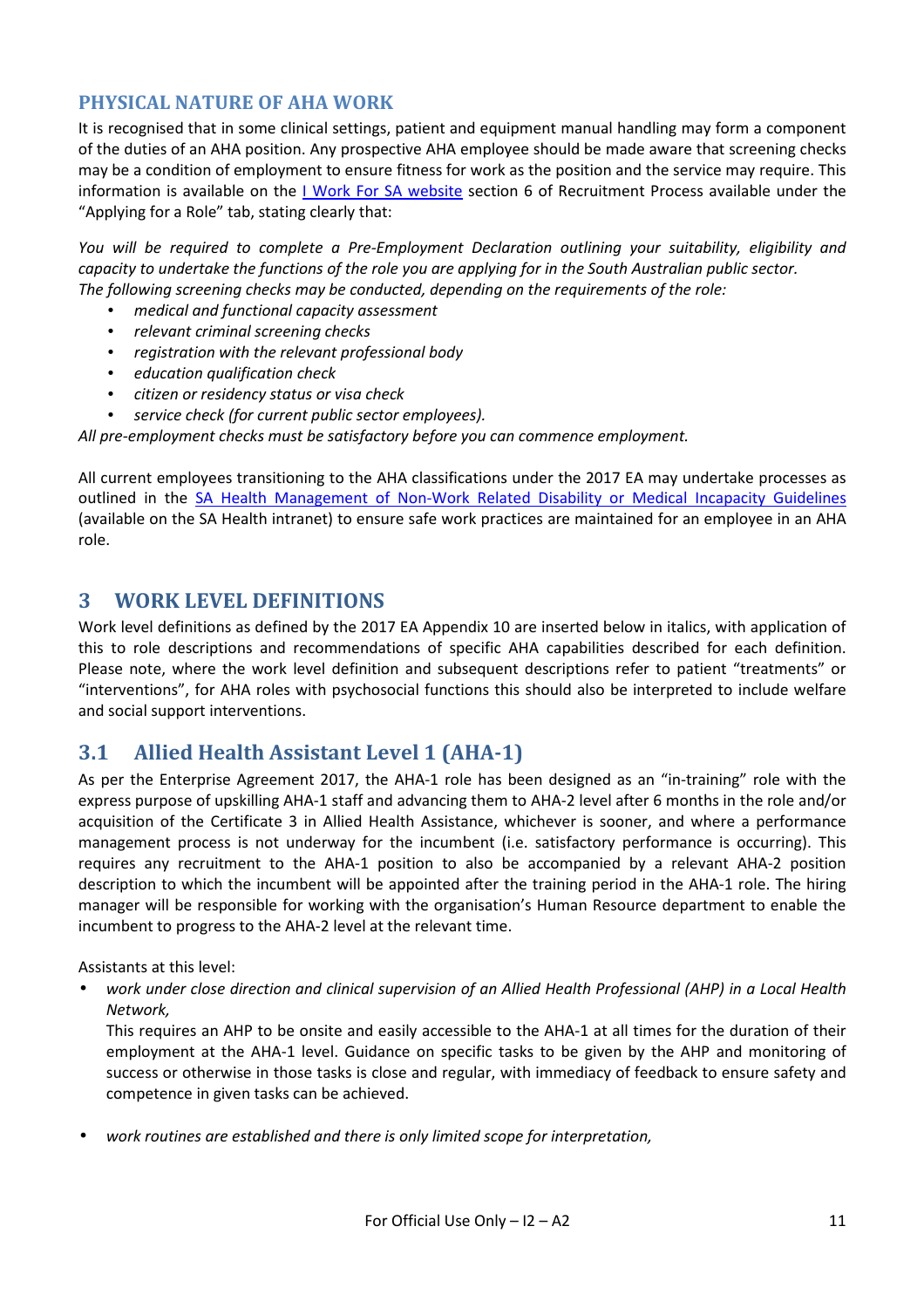There should be clearly delineated work tasks and instructions for AHA-1 work. This must include clear expectations of task performance, including method of completion of tasks, reporting of outcomes, and timeframes for task completion.

- *problems can be resolved by reference to procedures and well documented methods and instructions,*  There is access to clear work descriptions, procedures and guidelines for specific tasks related to AHA-1 work, with clearly defined processes for escalation of issues/problems encountered during the undertaking of that work.
- *undertake activities which require the application of basic allied health assistant practical skills and knowledge, which may include:* 
	- o *implementation and/or assistance with patient treatment interventions as directed by the allied health professional;*

Under direct instruction and supervision of an AHP, implementation of and/or assistance with treatments may be undertaken by an AHA-1. In situations where a chaperone is required to enable AHP intervention and it is suitable, safe and agreeable to all involved that this duty be fulfilled by the AHA-1 then the AHA-1 may be required to act as a chaperone.

- o *assist with patient movement;*  Following explicit training and instruction from an AHP pertinent to each patient / patient group, assistance with patient movement may include:
	- assisting moving patients in mobility equipment (e.g. wheel chairs) to and from treatment settings;
	- assistance given to patients to safely manoeuvre themselves and their mobility equipment (e.g. wheel chairs, walking aids) to and from therapy settings;
	- provision of assistance under the direction of an AHP by guiding or assisting a patient to safely move a limb(s) for access to, or provision of therapy.
- o *preparation of equipment;*

Cleaning pre/post-use, setting up into required position, or bringing to/from therapy sessions any equipment relevant to patient care and therapy provision, as directed by the supervising AHP. Preparation of treatment spaces and/or equipment that enables the supervising AHP to safely and

- effectively deliver therapy interventions.
- o *record client contact details;*  Document in relevant patient notes basic details pertaining to AHA interventions. In all cases where documentation in medical records is required, local standards of documentation format must be employed and co-signature of supervising AHP may necessary.
- o *maintain maintenance records;*  Enter data in records or databases relating to the upkeep and maintenance of AHP-related therapy equipment and resources.
- o *assist in manufacturing, repairing and maintaining clinical and patient equipment.*  Provide support and assistance to, and under direct supervision of AHP staff in the manufacture and maintenance of patient equipment where this is relevant outside of formal WHS plant and equipment requirements. This may include tasks such as sewing of small aids, sewing maternity belts/shorts, adjustment of splinting devices as directed by AHP therapist, assisting AHP for equipment measuring/assessment tasks such as plaster casting, measuring equipment set-up heights, or minor repair of assistive devices under specific direction of AHP supervisors.
- *may possess a Certificate 1 or 2 in Allied Health.* (Please note that training at this certificate level does not exist in South Australia.)

Possession of, or in progress towards any level of qualification Allied Health is to be considered a desirable characteristic when recruiting to AHA-1 roles, however other work history, achievements and academic pursuit may be deemed equivalent to this qualification depending on the recruitment selection needs, needs of the workplace and the AHP work to be supported.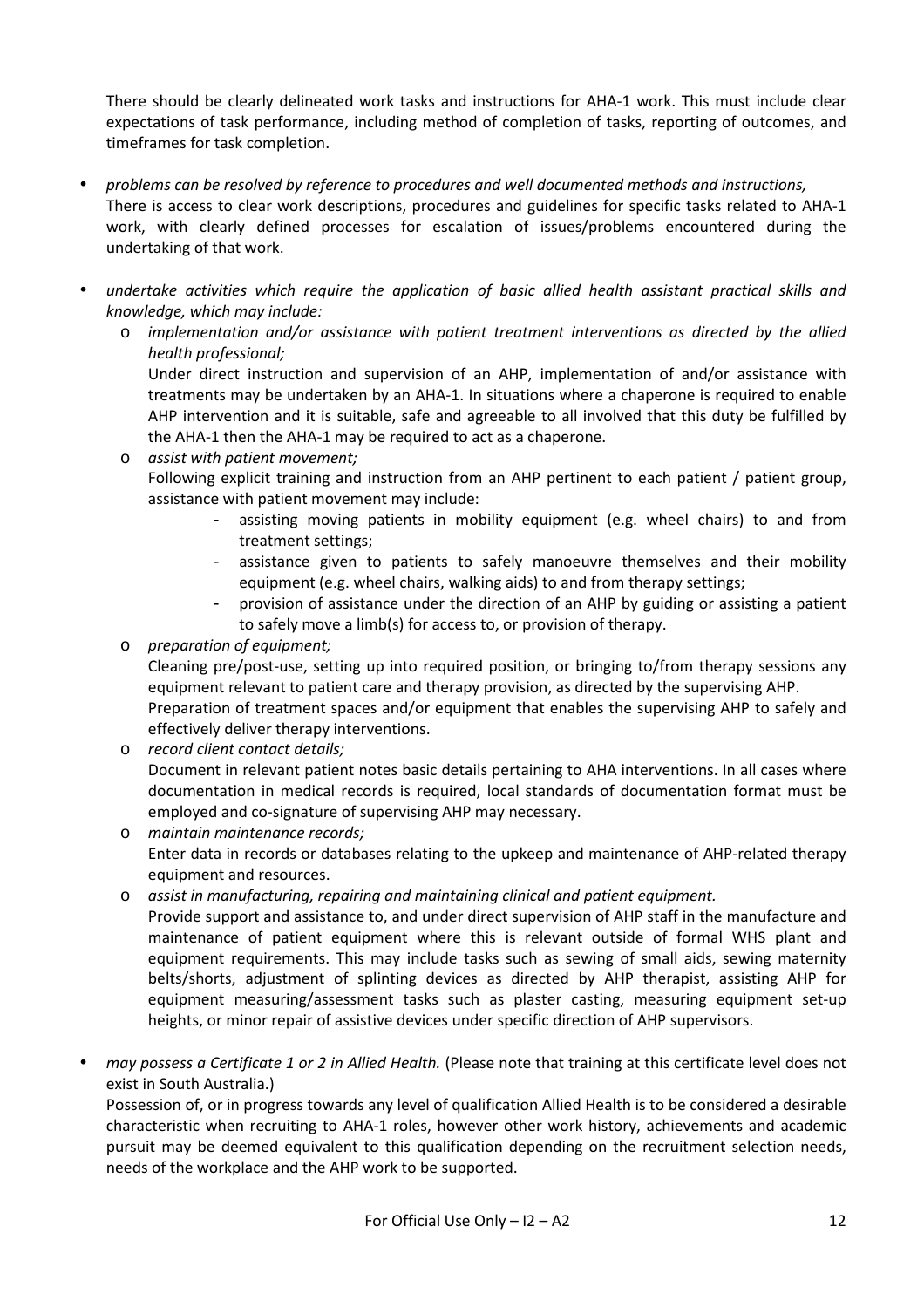*Level 1 AHA's will automatically progress from AHA-1 to AHA-2 within 6 months of appointment (unless subject to a performance management plan) or on successful completion of Certificate III in Allied Health Assistance, whichever is the sooner.* 

AHA-1 staff will be employed with the undertaking that there will be direct progression to AHA-2 at or within 6 months of employment. The AHA-1 role can therefore be viewed as an AHA "in-training" role whereby required competencies are met within the workplace to facilitate recognition for progression to the AHA-2 level and/or completion of the Certificate in AH Assistance, whichever is sooner. If such competencies are not met, the employer will establish a Performance Management Plan with the AHA-1 and may delay the progression to the AHA-2 level until competency is achieved, or otherwise manage their employment according to Human Resource policy/guidelines.

# **3.2 WORK LEVEL DEFINITIONS: Allied Health Assistant Level 2 (AHA-2)**

From the 2017 EA Appendix 10

Assistants at this level:

• *must possess or be undertaking a Certificate 3 in Allied Health Assistance or equivalent;* 

Possession of, or in progress towards completion of, Certificate 3 in Allied Health is to be considered a desirable characteristic when recruiting to AHA-2 roles, however other work history, achievements and academic pursuit may be considered to be equivalent to this qualification depending on the recruitment selection needs, needs of the workplace, and AHP work to be supported.

Where a current or prospective employee does not possess or is not in process of completing the above mentioned Certificate qualification the employing manager must be able to justify the employee's equivalency of skills and knowledge sufficiently to enable appointing an 'unqualified' AHA to AHA level 2 position. Further direction is given regarding skill and knowledge equivalency later in this guideline (section 3.0 Equivalency).

• *work under the direct, indirect or remote clinical supervision of an AHP,* 

The level of supervision afforded an AHA-2 employee may be more remote, or less frequent that that required by an AHA-1.

An AHA-2 may, in appropriate circumstance, take direction from an AHP for tasks to be completed remotely (for example via telephone, tele-health or via communication within patient documentation), and may also report outcomes of task completion remotely. Every effort must be made for immediate communication with the supervising AHP in the event of any adverse outcome or events before, during or after AHA interaction with a patient. The AHA-2 must be suitably trained by the supervising AHP to be able to identify situations where intervention/task modification may be relevant, in identifying an adverse outcome/events, and methods for reporting such things immediately through the supervising AHP. The AHP must guide any adaptation of AHA-2 tasks as may be clinically relevant, or refer the AHA-2 to set guidelines and procedures for managing task adaptation where these exist.

• *work routines and methods are established but there is some scope for the use of limited discretion in the application of those skills. By agreement with the AHP methods may be varied but not procedures, Problems can be resolved by reference to unit procedures, documented methods and instruments,* 

There should be clearly delineated work tasks and instructions for AHA-2 work. There is clear expectation of tasks including method for completion of tasks, reporting of outcomes, and timeframes for task completion. Limited scope for application of skills in task performance may include determining that it is not suitable to provide assistance to a patient at a particular time for example, due to other interventions in-progress, managing daily tasks and time-management to determine the most suitable time for performance of some tasks and duties. Any variation to the actual tasks prescribed is required to be directed explicitly by the supervising AHP.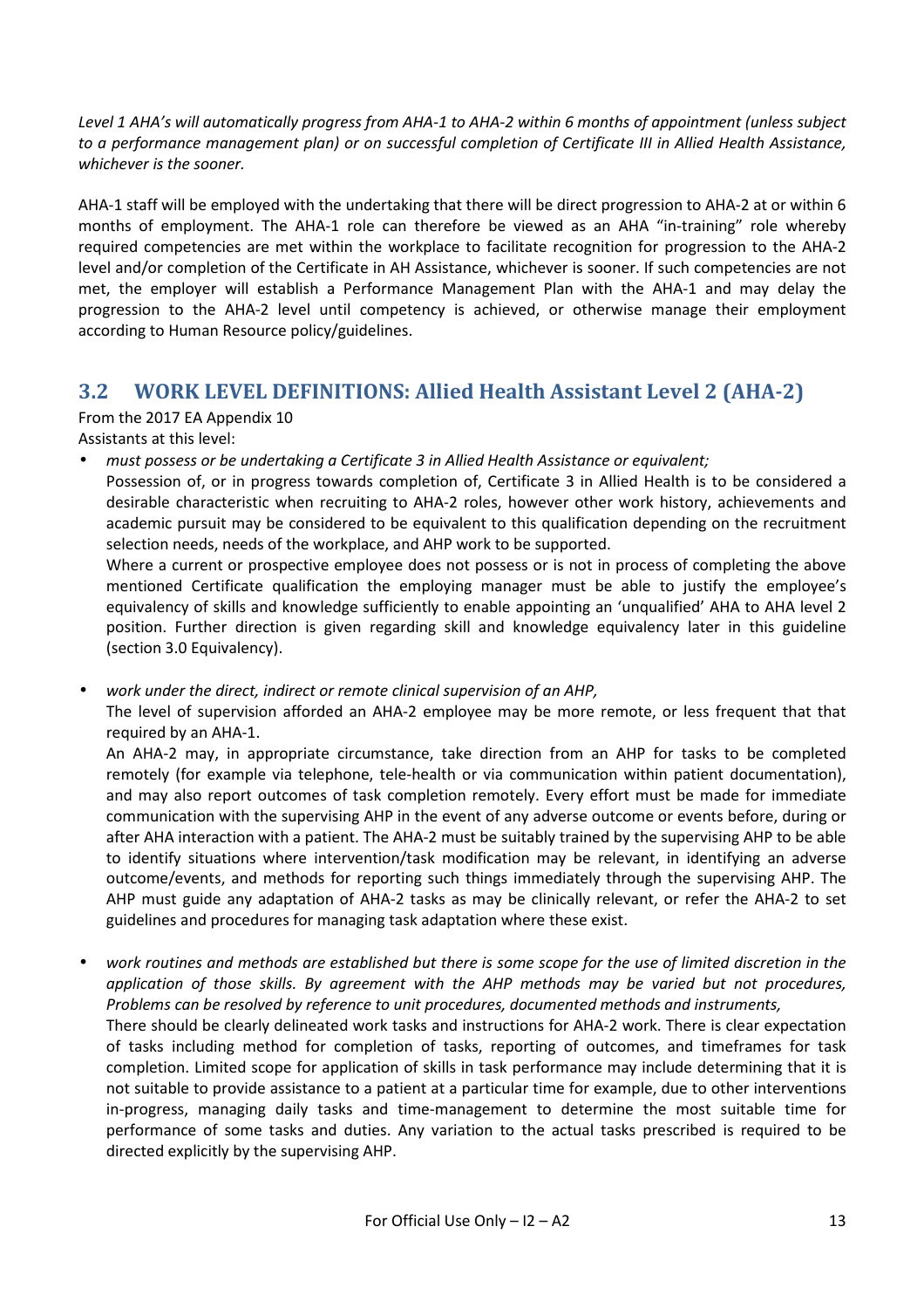#### • *use communication and interpersonal skills to assist in meeting the needs of the client,*

- The AHA must be able to demonstrate capability to effectively communicate with the relevant patient group(s), supervising AHPs and other members of the workplace utilising various forms of communication as may be required by the workplace. Literacy and numeracy skills must be demonstrated to the level required by the workplace for application in areas such as (but not limited to) documentation and records maintenance, patient communications – both written and verbal, and providing assistance with patient interventions.
- *demonstrate a capacity to work flexibly across a broad range of therapeutic and program related activities,*

The AHA must be able to demonstrate their capacity to learn and adapt to new clinical and intervention environments to be able to effectively assist AHPs in service provision. While the actual scope of the work should be set out in clearly defined tasks which may cross a number of AHP clinical intervention areas, under direction and supervision of an AHP, the AHA should be able to demonstrate capacity for time management and scheduling of such tasks as to ensure efficient workplace operations.

- *undertake and contribute to patient care by providing clinical support tasks which may include:* 
	- o *demonstrate a competent level of understanding of clinical screening assessments;*  The AHA must be able to undertake tasks directed by the AHP based on AHP clinical screenings and
		- assessments. It is the responsibility of the supervising AHP to interpret screening data and assessments for the AHA to a level the AHA can understand and apply the application of such information to their role in assisting AHP therapy.
	- o *provide treatments prescribed by the AHP;*  Under the direction of the supervising AHP, the AHA must be able to perform relevant tasks that are in an assistive capacity to the AHP intervention. Duties performed by the AHA are not to be used as a substitute for AHP intervention or to avoid the need for AHA intervention, but rather to enable the AHP to perform their therapeutic duties.
	- o *initiate changes under AHP direction to treatment programs using standardised assessment tools;*  Under explicit direction of the supervising AHP and AHA may initiate changes to a therapy program in situations where there are clear directions for milestones to be reached and stages to be progressed to within a treatment program. For example, when a patient is capable of a certain exercise in a clearly defined therapy pathway, they may be progressed to the next level of that exercise within the defined recovery pathway. The AHA is required to report any changes and progressions in a therapy pathway to the supervising AHP for confirmation this is appropriate and relevant to each individual patient on that pathway.
	- o *provide basic education on a defined range of topics to patients or groups of patients;*

Where there is a need for patient education that is overseen by an AHP and there is a set guideline for provision of education, the AHA may assist in delivery of that education. This should not include situations where clinical decision –making or judgement is required to adapt the education to a particular patient(s). For example, AHA's may provide information based on a set script as determined appropriate by the supervising AHP, provide information brochures and patient handouts in relation to AHP therapies that have been endorsed by the supervising AHP. Any variations to set education either through altered patient circumstance or questions by patients/carers must be deferred to the supervising AHP.

o *lead group treatment sessions as delegated by the AHP;* 

In situations where AHP-lead therapy is not possible/suitable, and only where the format and intervention has been clearly defined by the supervising AHP, it may be appropriate for an AHA-2 to lead group interventions. Adequate training and competency of the AHA-2 must been undertaken and documented by the AHP in the AHA PR&D/credentialing records (in relevant scope of practice commentary). This may be in such situations where an AHA-2 delivers a highly structured or set program that has been approved and instructed by the supervising AHP. Any variation to group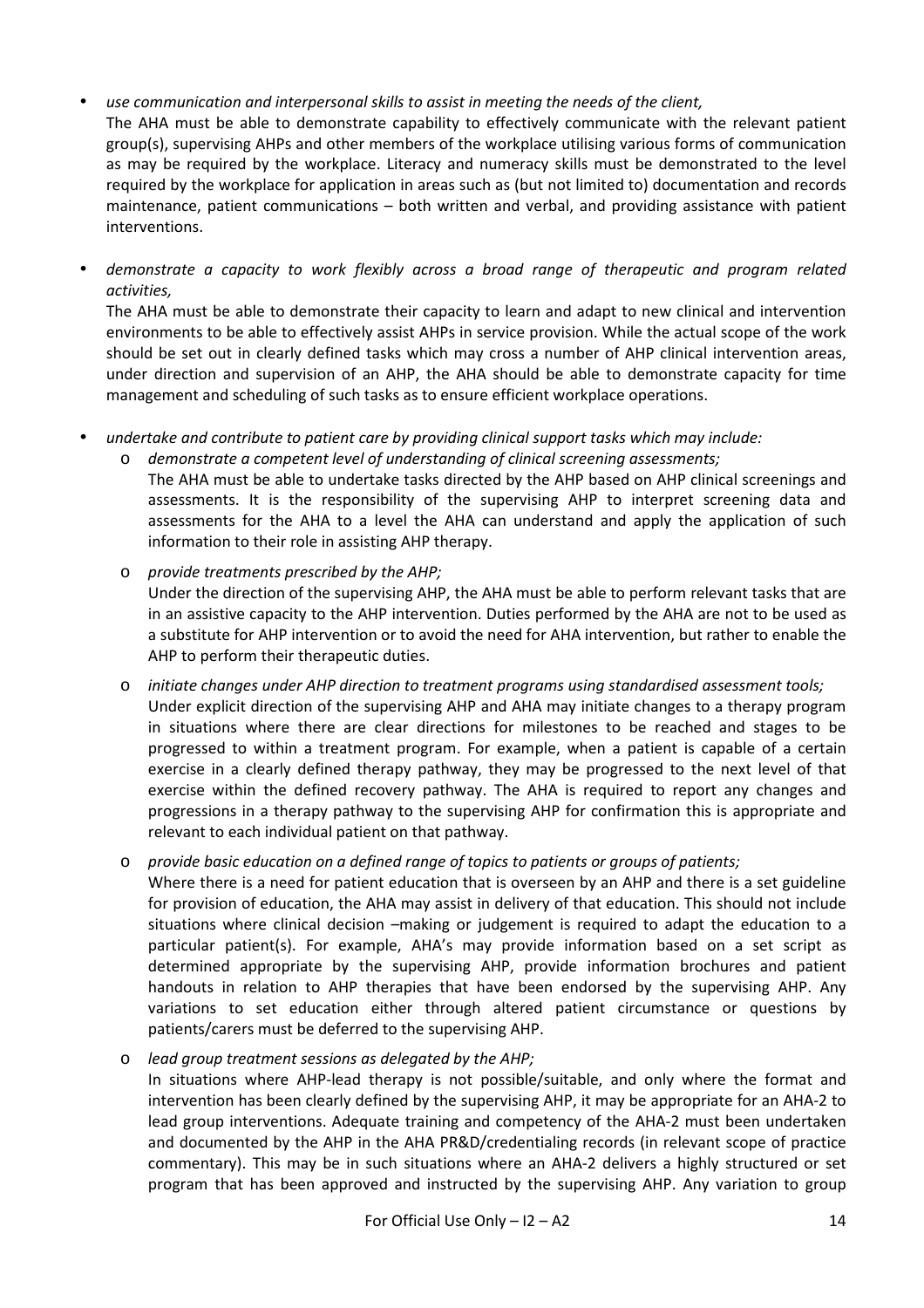intervention based on patient change, questions regarding such intervention or adverse events must be deferred immediately to the supervising AHP.

- o *accurately maintain patient records according to organisational guidelines and legal requirements;*  Under the direction of the supervising AHP, the AHA-2 may be required to complete basic patient documentation to ensure medico-legal requirements for patient documentation and intervention are maintained. Specific training and competency assessment in these tasks is required to be provided by the supervising AHP to ensure appropriate documentation standards are achieved and maintained relevant to the therapy interventions for any patient/patient groups. Any documentation regarding direct patient care that falls outside agreed standards and competencies of the AHA-2 (for example where documentation of an incident or issue may arise), co-signature of the supervising AHP is required and any event follow-up by AHP must also be documented accordingly.
- o *manufacture and repair of equipment to a level of competency specified by the service to at least Trades level.*  Only applicable if a worker has a relevant trade qualification and is required to carry out

maintenance or manufacturing of specific equipment pertinent to their trade within their role as an AHA.

- *perform the full range of duties of an AHA-1.*  See 2.1 Allied Health Assistant Level 1 (AHA-1)
- *may be required to assist AHA-1s in their daily activities.*  Where an AHA-1 requires assistance in a given activity/task and where the supervising AHP has provided relevant training for the AHA-2 to assist the AHA-1, then the AHA-2 may provide such assistance. The AHA-2 is not to modify or change AHA-1 task duties without the explicit agreement and guidance of the

Any role description for an AHA-2 employee should encompass all of the descriptors of an AHA-1. By employment in or progression to an AHA-2 position it is a requirement that an employee be competent in all the areas of AHA-1 and this should be consistent with the skill level required in holding Certificate 3 in Allied Health Assistance. Employment in an AHA-2 role does not encompass the capacity to supervise or direct the work of an AHA-1 however some assistance may be given with the instruction of the supervising AHP in training an AHA-1 to become competent in AHA-2 level tasks.

# **3.3 WORK LEVEL DEFINITIONS: Allied Health Assistant Level 3 (AHA-3)**

From the 2017 EA, Appendix 10

supervising AHP.

Assistants at this level are appointed as such and:

- *must possess a minimum of Certificate 4 in Allied Health Assistance or equivalent ;*
- Possession of, or in progress towards completion of, Certificate 4 in Allied Health is to be considered a desirable characteristic when recruiting to AHA-3 roles, however other work history, achievements and academic pursuit may be considered to be equivalent to this qualification depending on the recruitment selection needs, needs of the workplace and AHP work to be supported.

Where a current or prospective employee does not possess or is not in process of completing the above Certificate qualification the employing manager must be able to justify the employee's equivalency of skills and knowledge sufficiently to enable appointing an 'unqualified' AHA to AHA level 3 positions. Further direction is given regarding skill and knowledge equivalency later in this guideline (section 3.0 Equivalency).

• *work under general direction and minimal clinical supervision,*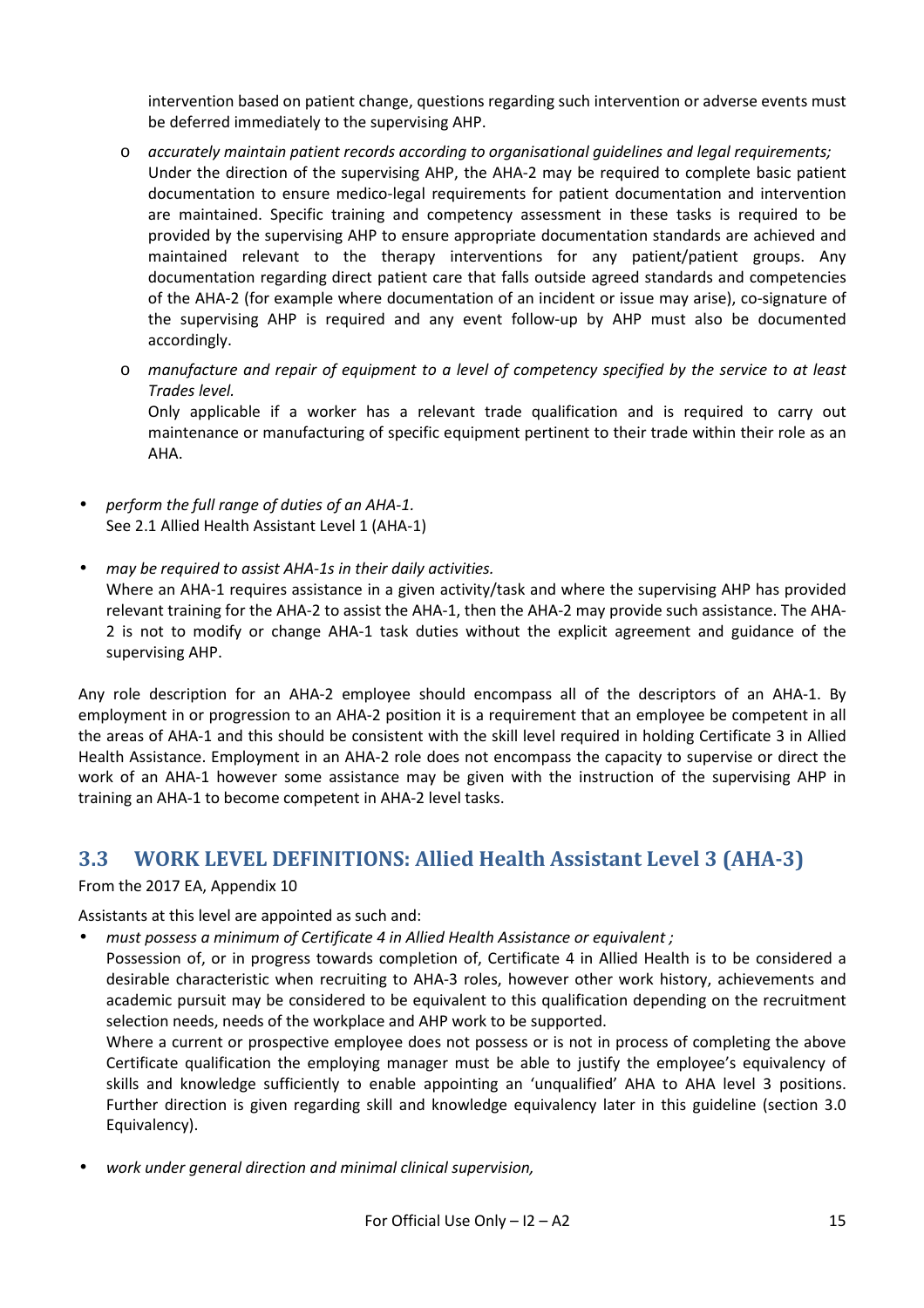Where the AHA-3 work has been clearly defined by the supervising AHP, an AHA-3 may be able to undertake that work without direct supervision of the AHP for example, not in the same vicinity as the supervising AHP. In circumstance where the work requires change that is not clearly defined in a patient pathway of progression, management of any adverse event or outcome during the AHA-3 work, or any alteration to the work must be directed explicitly by the supervising AHP. The AHA-3 is required to report any adverse event, patient changes, or therapy progressions on a predefined patient pathway immediately to the supervising AHP.

- *undertake an advanced scope of AHA functions within a Local Health Network under direction of an AHP,*  In settings that may be particular and peculiar to any one LHN where an AHA-3 is required to perform tasks that would not routinely be performed in other LHN's the AHA-3 may be appropriately upskilled by a supervising AHP in these tasks. This may be in settings where resource limitation requires advanced AHA-3 operations in rural and remote locations away from direct AHP contact (such as may be required in Country Health SA LHN), or in highly specialised workplace settings where specialist devices and therapy is a part of normal work processes (such as in Orthotic and Prosthetic manufacture and fitting settings). Any AHA-3 undertaking 'advanced scope' work must be assessed by a supervising AHP, and competency documented in PR&D/Credentialing annotation by the supervising AHP/hiring manager. Any alterations to work that has been clearly defined as 'advanced' work must also be under the explicit direction of a supervising AHP and the AHA-3 documented as safe and competent accordingly in PR&D/Credentialing annotation.
- *work routines and methods are established but there is scope for the use of discretion in the application of skills,*

Work tasks, routines and methods for work completion should be established and set by the supervising AHP. The AHA should be assessed as competent by the supervising AHP as capable in the work tasks and also be approved by the supervising AHP as able to prioritise, and apply their skill set in a manner that may require discretionary application of skills to enable task or partial task completion. For example this may include determining partial task completing in situations that are time limited, where resources may be limited, or where patient capacity for participation in set therapies may be variable.

• *problems can be resolved by reference to procedures, documented methods and instructions, as defined by the relevant professional unit,* 

The work place will have clearly established procedures and methodologies identified for work tasks to be undertaken by the AHA and overseen by a supervising AHP. In situations where there may be modification to tasks required, the AHA is able to clearly reference required documentation and apply this to their daily work in solving issues and problems that may arise in the conduct of that work. At all times a supervising AHP must be available, either directly or remotely, to guide complex problem solving, and for managing work modifications as may be required by the work environment and patient situation.

• *demonstrates a high level of communication and interpersonal skills,* 

The AHA is required to be able to communicate clearly with patients of different cultural and linguistic backgrounds, in written and verbal format. They must be able to demonstrate high level interpersonal skills in order to converse with patients, carers, supervisors and other members of the healthcare team as may be required.

• *undertake all [\*a range] of the following:* 

[\* It is the intention of the Office of Public Sector to alter wording "all" to "a range of" to reflect the intended meaning that a range of, rather than every one of the below tasks as may be required by the service. This wording alteration will be completed through Exchange of Letters with relevant parties, and this document will be updated accordingly at that time.]

o *Exercising skills, experience and knowledge to a higher level than AHA-2;*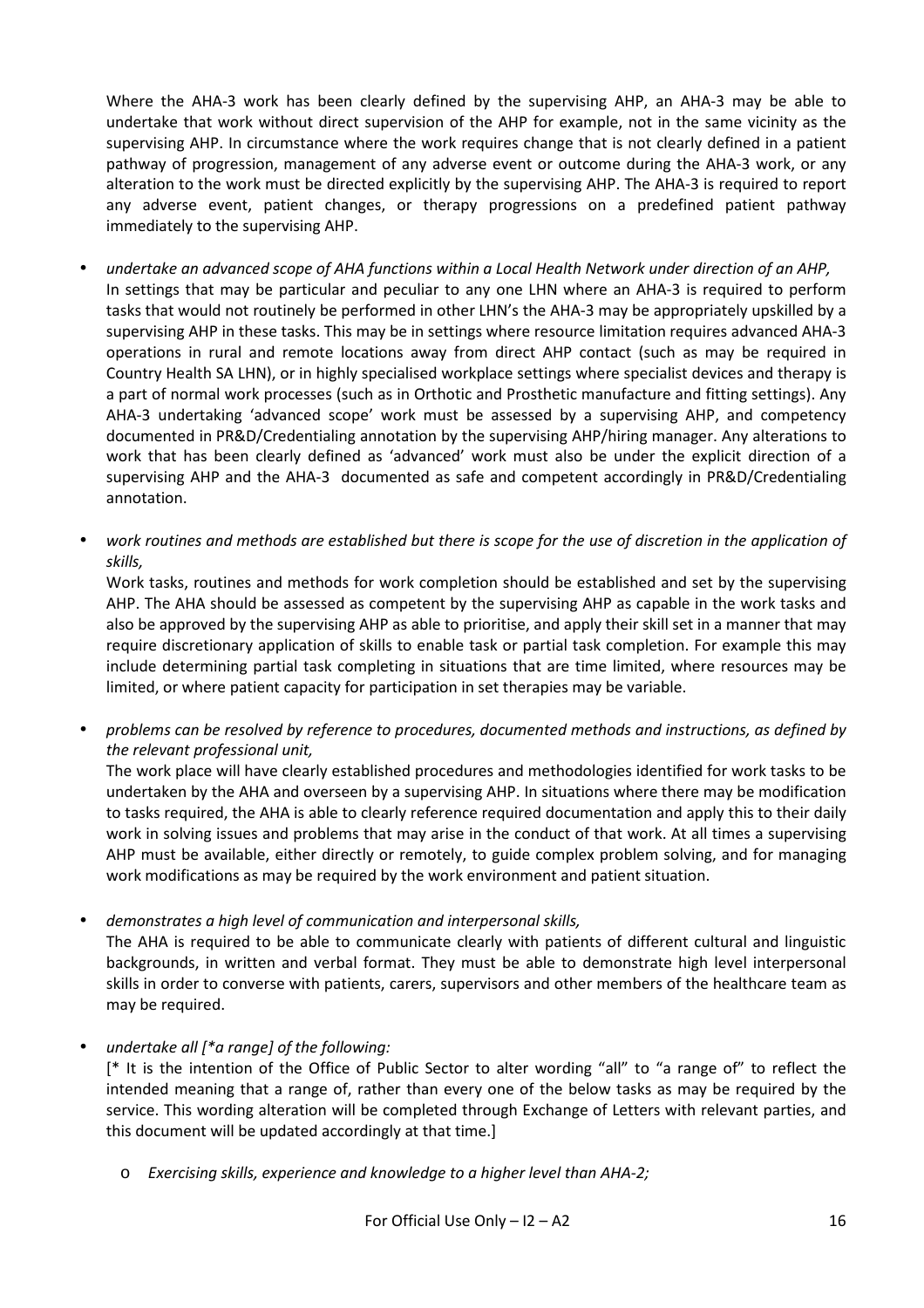Under the supervision of an AHP, be assessed and agreed to be able to perform all duties required of an AHA at a level higher than AHA-2 which may include demonstration of increased capacity for work task prioritisation, increased autonomy in performance of set daily tasks or more remotely from the supervising AHP, demonstrable increased skill level through higher learning for set tasks required by the supervising AHP.

o *Contributing to patient care by providing advanced clinical support tasks delegated under the direct or indirect supervision of an AHP;* 

Provision of tasks as assessed by the supervising AHP as being advanced AHA level as supported by the uniqueness of the work required, workplace setting and/or level of ongoing support given to the work tasks. This may include provision of specific therapy tasks unique to a patient/patient cohort, in a unique or special clinical location, in a rural/remote location or as an additional skill the supervising AHP has deemed appropriate for the AHA to take on.

o *provides a defined range of specialised clinical screening assessments for patients with complex needs;* 

Under the supervision of an AHP, the AHA may administer specialised clinical screening assessments such as questionnaires and protocol-driven checklists that are subsequently assessed and scored by the supervision AHP and do not involve clinical judgement of capacity/ability of the assessor. The AHA should not be responsible for exercising clinical judgement for therapy capacity or interventions based on their perceived outcome of any screening tests/assessments administered and this must be managed by the supervising AHP

- o *provides a defined range of treatments for patients with complex conditions;*  Under the direction and supervision of an AHP, the AHA-3 is able to provide a range of treatments to patients with complex conditions and needs, or in circumstances where supervision may be indirect or remote.
- o *provides comprehensive education on a defined range of topics to patients or patient groups;*  Under the instruction and supervision of an AHP, the AHA-3 may be able to deliver set and defined educational interventions to patients/patient groups depending on the needs of the workplace and setting. At all times, diversion from a set education proforma must be deferred to the supervising AHP; for example, where patients/carers ask questions outside the scope of the set education plan, where complex issues arise relating to patient care/interventions, and in situations where patients may require education tailored to specific or complex needs.
- o *leads a defined range of group interventions for patients with diverse and complex needs;*  The AHA-3 may be assessed as competent and able to lead group therapy and intervention sessions where there are specific tasks as determined by the supervising AHP within that setting for the AHA to facilitate to the group, and where the supervising AHP has determined the suitability of participants for that group intervention/activity.
- o *contributes to patient records according to organisational guidelines and legal requirements.*  The AHA-3 may be required to complete patient documentation against a set criteria regarding patient participation in AHP determined therapy interventions. This may include using basic documentation for patient participation and attendance at group therapies and individual therapy sessions where the interventions have been predetermined by the supervising AHP and the documentation has been agreed upon as suitable and routine by the supervising AHP.
- *perform the full range of duties of an AHA-1 and AHA-2.*  The AHA-3 is able to clearly demonstrate to the supervising AHP that they are competent and safe to perform all duties as defined as AHA-1 and AHA-2.
- *may be required to assist in the supervision of AHA-1 and AHA-2 in their daily activities. This may include the allocation of work, monitoring of the quality of work undertaken, the determination of priorities and providing on the job training and mentoring.*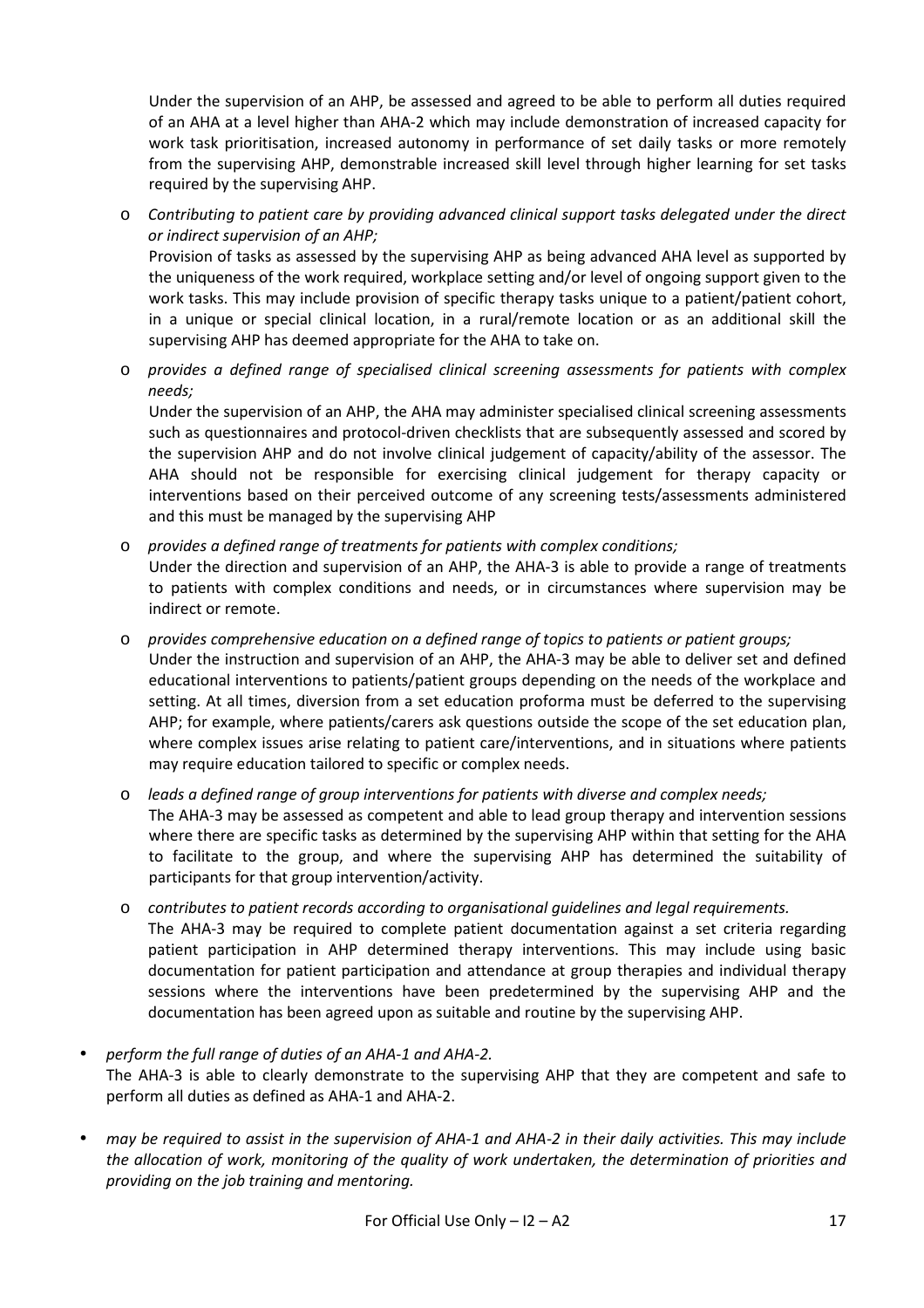The AHA-3 may be required to assist in the supervision of AHA-1 and AHA-2 employees in their daily activities where it has been deemed safe and suitable to do so by the supervising AHP. The AHA-3 may provide assistance to the AHA-1 and AHA-2 by task delegation and prioritisation for these staff that has been determined by the supervising AHP as suitable and within the work level definitions of AHA-1 or AHA-2. The AHA-3 may assist the supervising AHP in training and mentoring AHA-1 and AHA-2 staff in becoming competent at tasks within these work-level definitions however assessment of competency must be determined by the supervising AHP.

Supervision of an AHA student should be overseen by an AHP as AHP are required to determine safety and capacity of AHA's in their roles. However the level 3 AHAs can assist in supervision of AHA students in the same manner they would provide assistance to AHA-1 and AHA-2 staff.

## **3.4 WORK LEVEL DEFINITIONS: Allied Health Assistant Level 4 (AHA-4)**

#### From the 2017 EA Appendix 10

#### Assistants at this level are appointed as such and:

• *must possess a minimum of Certificate 4 in Allied Health Assistance or equivalent;* 

Possession of, or in progress towards completion of, Certificate 4 in Allied Health is to be considered a desirable characteristic when recruiting to AHA-4 roles, however other work history, achievements and academic pursuit may be considered to be equivalent to this qualification depending on the recruitment selection needs, and needs of the workplace and AHP work to be supported.

Where a current or prospective employee does not possess or is not in process of completing the above mentioned Certificate qualification the employing manager must be able to justify the employee's equivalency of skills and knowledge sufficiently to enable appointing an 'unqualified' AHA to an AHA level 4 position. Further direction is given regarding skill and knowledge equivalency later in this guideline (section 3.0 Equivalency).

• *work under general clinical direction and may provide supervision, coordination and leadership to a small team at a health site or within an equipment setting;*  The AHA-4 may be required to work with remote or indirect AHP supervision and under general clinical direction where there are a range of set tasks as defined by the supervising AHP for the AHA-4 to undertake at their discretion, and with application of their specific skill set as defined and assessed by a supervising AHP as safe and competent. The AHA-4 may be required to provide small team leadership to other AHA staff of lower classification and where that supervision is deemed safe and the AHA-4

provision setting. • *are required to perform a broad range of tasks that require specialisation and/or detailed knowledge or* 

competent to do so by a supervising AHP, whether this be within a direct patient care, or equipment

*training;*  Operation at AHA-4 level requires increased specialisation in tasks with detailed knowledge and training as defined by a supervising AHP. This may be in relation to specific areas of clinical need where the AHA has access to advanced training to assist therapists to undertake more complex patient interventions or in rural/remote settings where AHP staff have determined that the AHA-4 can safely and competently provide more complex interventions that may be patient specific or with more remote/reduced AHP supervision. For all tasks requiring specialisation by AHA-4 staff, a supervising AHP must determine that the task is a requirement for the AHA to perform and falls within the AHA scope of practice and is an assistant to the AHP work rather than in-place of AHP work, and the AHA receives adequate training and assessment as safe and competent in that task performance.

• *with support as required from allied health professionals, may undertake training of less experienced AHAs;* 

The AHA-4 may be required to assist in the supervision of AHA-1, AHA-2 and AHA-3 employees in their daily activities where it has been deemed safe and suitable to do so by the supervising AHP. The AHA-4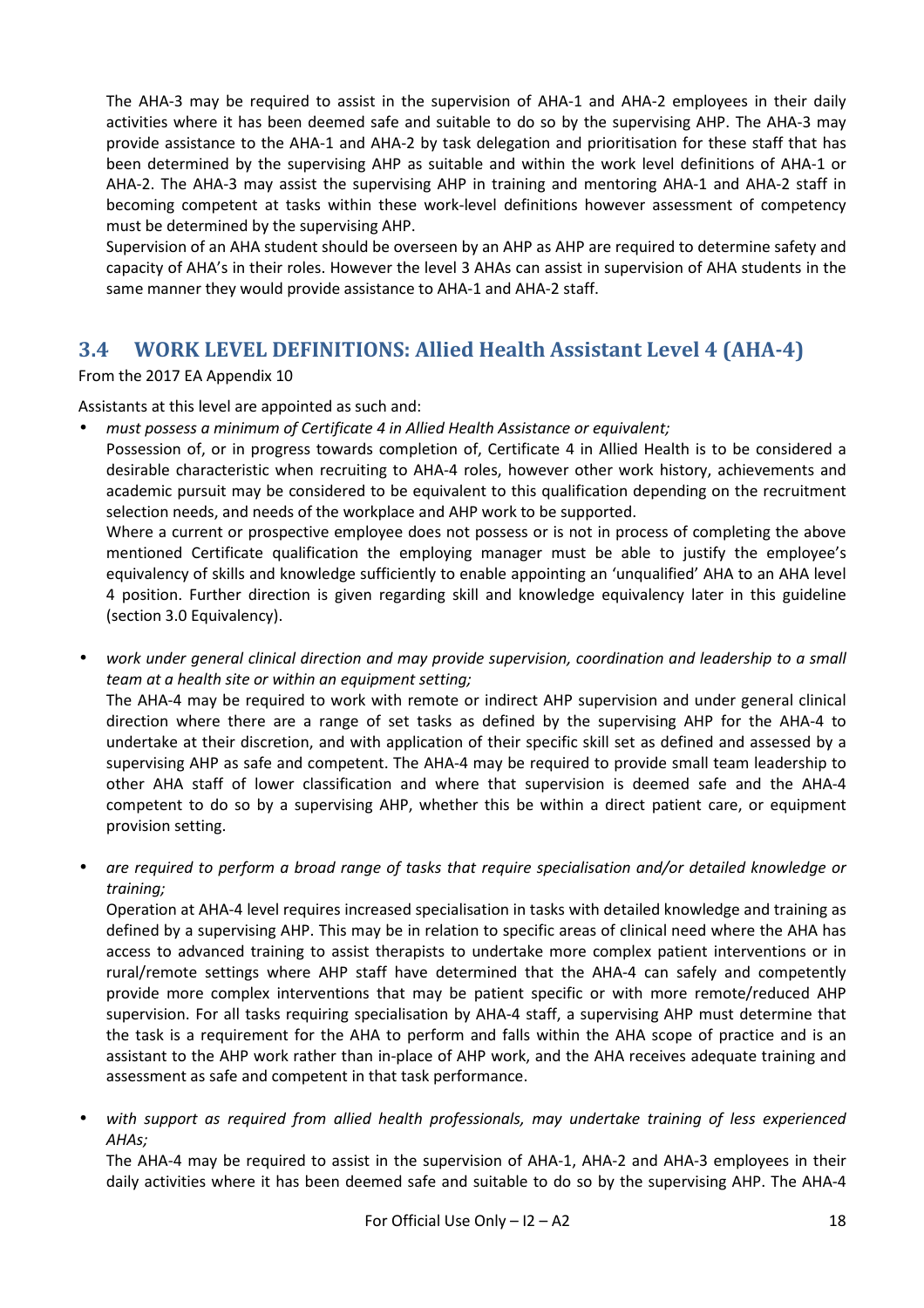may provide assistance to the AHA-1/AHA-2/AHA-3 staff by task delegation and prioritisation for these staff that has been determined by the supervising AHP as suitable and within the work level definitions of AHA-1, AHA-2 or AHA-3. The AHA-4 may assist the supervising AHP in training and mentoring lower classification AHA staff in becoming competent at tasks within these work-level definitions however assessment of competency must be determined by the supervising AHP.

Supervision of AHA students should be overseen by an AHP as AHP are required to determine safety and capacity of AHA's in their roles. However the level 4 AHAs can assist training of AHA students in the same manner as they would assist in the supervision of lower classification AHA staff.

• *may maintain items by ensuring their operation within established safety and health standards and operational tolerances;* 

The AHA-4 is require to work within all workplace plant and equipment health and safety guidelines and policies but may be additionally skilled to provide some maintenance of equipment as required by AHP staff for therapy interventions where such maintenance does not required additional trades skill qualifications and the AHA-4 is deemed safe and competent to do so by the supervising AHP.

• *may design and develop specific purpose equipment and prosthetics;* 

Under specific guidance with clinical boundaries and rules determined by a supervising AHP, an AHA-4 may be able to design and develop specific purpose equipment and prosthetics however provision of such to patients must always be approved by a supervising AHP with clear understanding that therapeutic outcomes remain the responsibility of the supervising AHP.

• *contribute in a specific discipline to recording, consulting and preparing reports and exercise of appropriate delegations.* 

The AHA-4 may, under the explicit direction of the supervising AHP, contribute to discipline specific recording, consulting and preparation of reports where their input from the perspective of provision of Allied health assistance to the AHP work is required and deemed appropriate by the supervising AHP. All clinical outcomes and documentation regarding clinical reasoning for determined interventions and their outcomes remains the primary responsibility of the supervising AHP.

# **4 EQUIVALENCY**

The 2017 EA Appendix 10 Work Level Definitions describe the requirement of a minimum Certificate level qualification in Allied Health Assistance specific to each AHA classification level, or equivalent. For current and prospective employees who do not currently hold the relevant Certificate qualification in Allied Health Assistance, equivalency will be determined on a case by case basis.

The *AHA Certificate Equivalency Analysis* (Appendix 5) outlines the analysis of equivalency of alternate qualifications that has been conducted by the Allied and Scientific Health Office. Other Certificate level qualifications in Health, Disability or Individual Support, Mental Health and Welfare or Allied Health Professional university study may all be considered equivalent at various levels for specific AHA roles within SA Health.

#### **4.1 CURRENT EMPLOYEES**

Within SA Health, employees identified to be translated to the AHA classification hold various qualifications ranging from no tertiary training, to Certificate 4 in AHA, and additionally includes a cohort currently working in AHA roles whilst completing allied health professional Bachelor degrees. Employment experience also varies from newly commenced to long-term employees with many years of experience in the AHA role.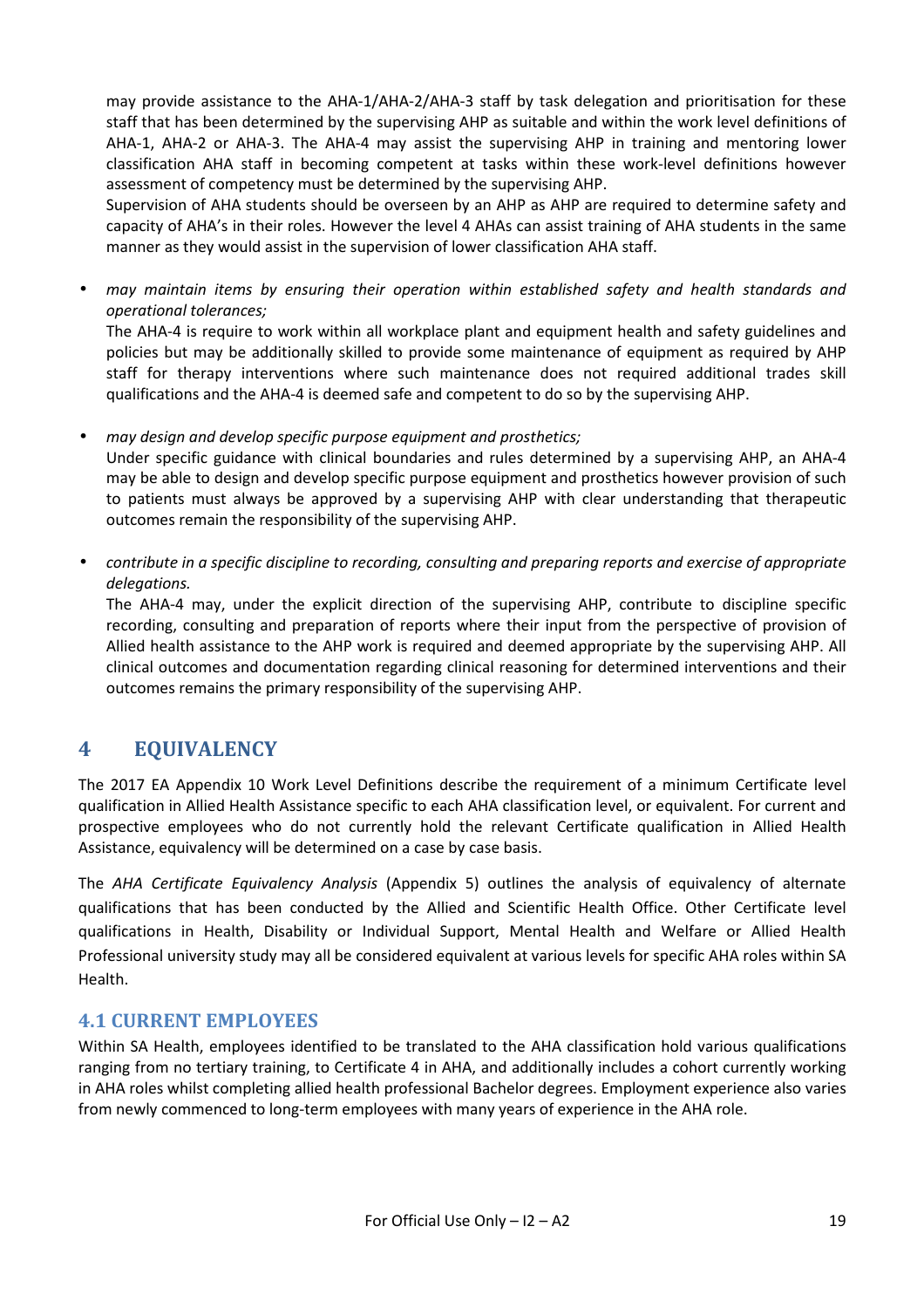As per the 2017 EA Appendix 10 requirements, current employees will transition in the first instance directly from current OPS salary point to the same salary point in the AHA stream, regardless of qualifications or determination of equivalency of work experience or other study.

Where a role meets the work level definitions for translation to a higher classification but the employee does not hold the minimum qualification for the higher level, the employee will transition pay point to pay point in the first instance. The employee may then choose to either complete the relevant Certificate or apply for formal Recognition of Prior Learning (RPL) in order to progress up to the next level.

In the initial transition, staff who apply for RPL by  $1<sup>st</sup>$  September 2018 and who are either granted full RPL or who complete the relevant gap training and/or receive the Certificate qualification by 31<sup>st</sup> March 2019 will be eligible for upward translation and have salary increase back-dated to the effective date of 31<sup>st</sup> July 2018.

Following the initial transition period, staff who choose to complete either additional Certificate qualification or who apply and are granted full RPL, where the role aligns to a higher work level definition, can apply for reclassification using the AHA Re-classification form. Any salary increase resulting from a successful reclassification application will be back-dated to the lodgement date as per usual process.

The *NSW Health AHA Framework* (2013) provides information relating to potentially equivalent alternate qualifications that may be used for reference when considering suitability of an alternate qualification held by a prospective employee. Assessment of equivalency should consider the candidate's training and qualifications, as well as, demonstrated skills and knowledge, and previous work experience.

| <b>Allied Health Assistant</b>         | <b>Position role</b>                                          | <b>Relevant qualification</b>                                                                                |
|----------------------------------------|---------------------------------------------------------------|--------------------------------------------------------------------------------------------------------------|
| Physiotherapy Assistant                | Clinical                                                      | Cert IV in AHA with Physiotherapy electives                                                                  |
| Physiotherapy Assistant                | Administration<br>or direct supervision                       | Cert III in AHA                                                                                              |
| Occupational Therapy Assistant         | Clinical                                                      | Cert IV in AHA with Occupational Therapy electives                                                           |
| Any AHA                                | Administration                                                | Cert III in AHA                                                                                              |
| Speech Pathology Assistant             | Clinical                                                      | Cert IV in AHA with Speech Pathology electives                                                               |
| Podiatry Assistant                     | Clinical                                                      | Cert IV in AHA with Podiatry electives                                                                       |
| Dietetic and/or Nutrition<br>Assistant | Clinical reporting to and<br>supervised by clinical dietician | Cert IV in AHA with Dietetic electives                                                                       |
| Diet Aid                               | Clinical                                                      | Cert III in Nutrition and Dietetic Assistance                                                                |
| <b>Pharmacy Assistant</b>              | See health employees' (state)<br>award                        | Cert III in Hospital-Health Services Pharmacy Support                                                        |
| Pharmacy Technician                    | See health employees' (state)<br>award                        | Cert IV in Hospital-Health Services Pharmacy Support                                                         |
| Diversional Therapy Assistant          | Clinical                                                      | Cert IV in Leisure and Health<br>Diversional Therapy qualification, e.g. certificate                         |
| Radiography Assistant                  | Clinical                                                      | Cert III in AHA with medical imaging assistance units.                                                       |
| <b>Drthotic/Prosthetic Assistant</b>   | Clinical                                                      | Cert III in Prosthetic/Orthotic Technology<br>Prosthetic/Orthotic Technology qualification                   |
| <b>Audiology Assistant</b>             | Clinical                                                      | Cert IV in Audiometric Assessment                                                                            |
| AHA - Mental Health                    | Clinical                                                      | Cert IV in AHA with relevant AH electives and a maximum of 3 electives<br>from the Cert IV in Mental Health. |

The following table extracted from the NSW Health AHA Framework provides further detail:

Note: Where positions include more than one therapy area, more than one skill set will need to be included in the qualification

## **4.2 PROSPECTIVE EMPLOYEES**

As of July 31<sup>st</sup> 2018 all prospective employees will need to hold the required qualifications for the relevant classification band, in order to be eligible for a merit-based appointment process.

# **5 TRANSITION AND TRANSLATION PROCESS**

The Allied and Scientific Health Office has developed the *AHA Translation Process Chart* (Appendix 6) and a series of assessment forms (see section 6 below) to assist managers to appropriately assess AHA roles and determine which roles will transition directly (e.g. OPS-2 to AHA-2) and which roles will translate upward to a higher classification (e.g. OPS-2 to AHA-3).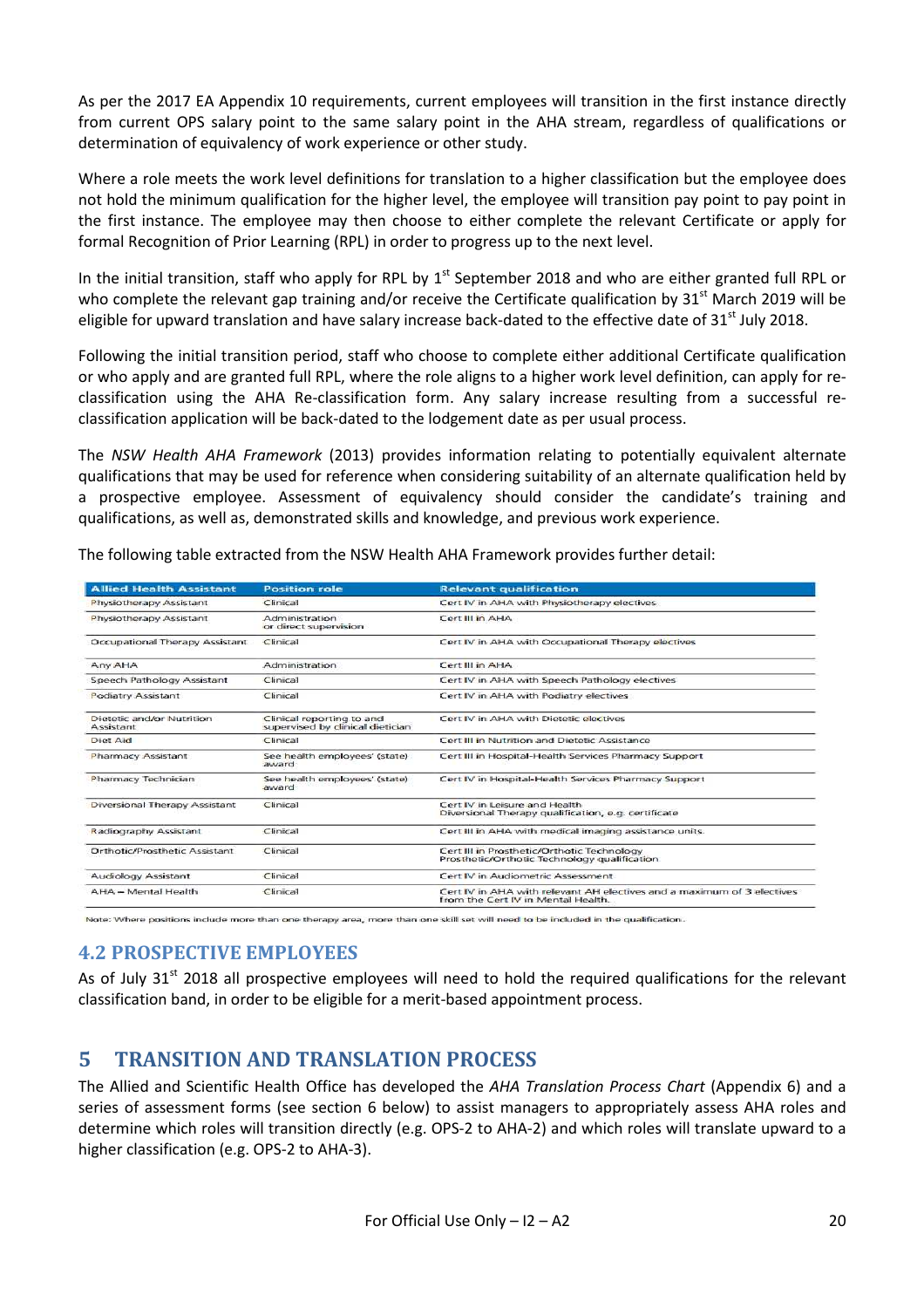For staff who transition pay point to pay point (e.g. OPS-2 to AHA-2) the incremental service date (anniversary date) remains the same. For staff who translate to a higher pay point (e.g. OPS-2 to AHA-3) the incremental service date becomes the  $31<sup>st</sup>$  July.

#### **AHA-1 to AHA-2 PROGRESSION**

The AHA-1 classification level is intended as a training grade, with an AHA-1 expected to upskill to a competent level either by being in the position for 6 months, or earlier if Certificate 3 in Allied Health Assistance is attained. In either case, satisfactory performance in the AHA-1 role is required.

For current employees who have worked in an OPS-1 AHA role for 6 months or greater transition will be direct to AHA-2 level (providing satisfactory performance has been demonstrated). For current employees who have worked in an OPS-1 AHA role for less than 6 months, progression will occur at 6 months from commencement of employment.

HR will need to enter a POS screen notification to flag when an employee is approaching 6 months retention at which point the manager will confirm that the employee is performing satisfactorily against the AHA-1 requirements, and/or has achieved the Certificate 3 in Allied Health Assistance, and is not under any work performance management encumbrances. Upon confirmation by the manager that the employee has achieved the above, HR will progress the employee to AHA-2 classification at the date of 6 months after commencement in the AHA-1 role, or attainment of Certificate 3 in Allied Health Assistance, whichever is sooner. This will include submission to HR Shared Services:

- Change to an Existing Position Form (LHN001B)
- Updated Allied Health Assistant Job and Person Specification (Role Description) to the AHA-2 level
- If performance is not assessed as satisfactory, the *AHA-1 Competency Assessment* (refer section 5) can be used to document performance issues and develop performance management plan.

#### **OTHER LEVELS**

All OPS-2 and OPS-3 roles (and staff performance within those roles) will be assessed by the AHA manager or professional supervisor to determine either transition direct to same level classification within the new AHA stream, or upward translation to a higher classification, where the work level definitions align to that higher level. See below resources for details of the assessment forms that have been developed to support this process. Where an employee disagrees with the assessment of their role at a particular level, they are eligible to apply for an AHA re-classification (see details below).

## **6 TRANSITION AND TRANSLATION RESOURCES**

#### **AHA-1 COMPETENCY ASSESSMENT**

The *AHA-1 Competency Assessment* (Appendix 7) has been developed to assist the manager to record performance of competency against the AHA-1 work level definitions provided in the *South Australian Modern Public Sector Enterprise Agreement*: *Salaried 2017* (hereby referred to as the 2017 EA) Appendix 10.

This form can be utilised where unsatisfactory performance of the AHA-1 employee is identified. From this form a performance management plan is developed. A repeat Competency Assessment can be completed after conclusion of the Performance Management Plan to confirm suitability for progression to AHA2. Progression to AHA-2 band will not occur until the employee is assessed to have satisfactory performance.

## **MANAGER INITIATED TRANSLATION ASSESSMENTS (OPS-2 AND OPS-3)**

During the initial transition/translation in July 2018, all OPS-2 and OPS-3 roles (and employee performance within that role) will be assessed using the *Manager Initiated Translation Assessment* (Appendix 8 and 9) for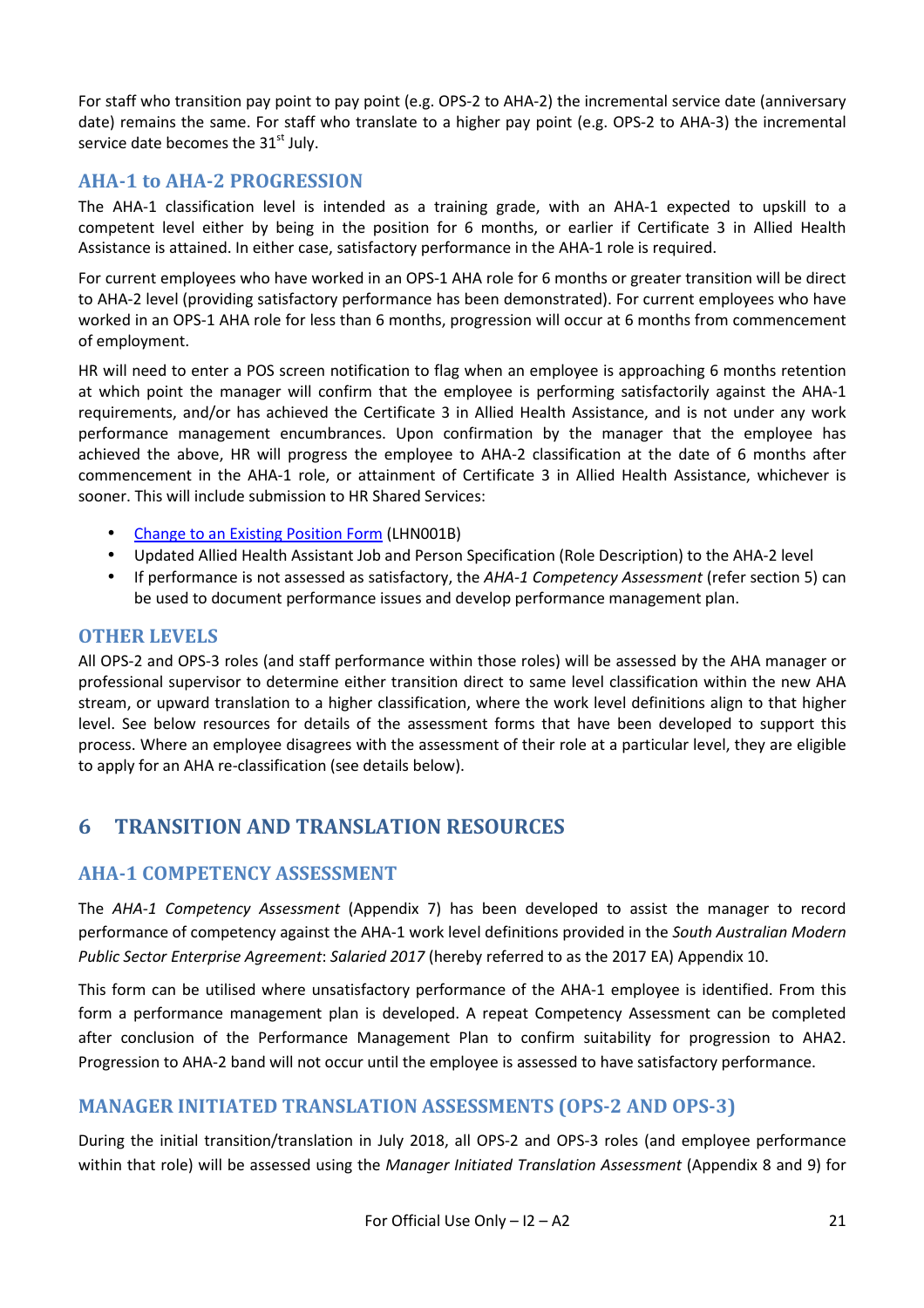OPS-2 and OPS-3. This assessment will determine the appropriate classification for transition to the AHA stream. Upward translation of roles/staff identified through this process will maintain the preserved date of 31<sup>st</sup> July 2018.

These forms are for use only during the July 2018 transition/translation and will not be utilised for ongoing reclassification assessment.

# **AHA RECLASSIFICATION APPLICATION (OPS-2/AHA-2 TO AHA-3 AND OPS-3/AHA-3 TO AHA-4)**

The *AHA Reclassification Application* (Appendix 10 and 11) for OPS-2 and OPS-3 will be used during the initial transition in July 2018, where an employee disagrees with the AHA classification determined by the Manager Initiated Translation Assessment (see above). The employee is able to submit an Employee-Initiated AHA Reclassification Application, providing relevant evidence and justification as to why the role should be translated upwards. AHA reclassification applications submitted prior to  $31<sup>st</sup>$  July 2018 will maintain the initial transition preserved date of  $31<sup>st</sup>$  July 2018.

After the initial transition, the AHA Reclassification Application form can be used either as Employee-Initiated or Manager-Initiated to seek reclassification in the usual manner.